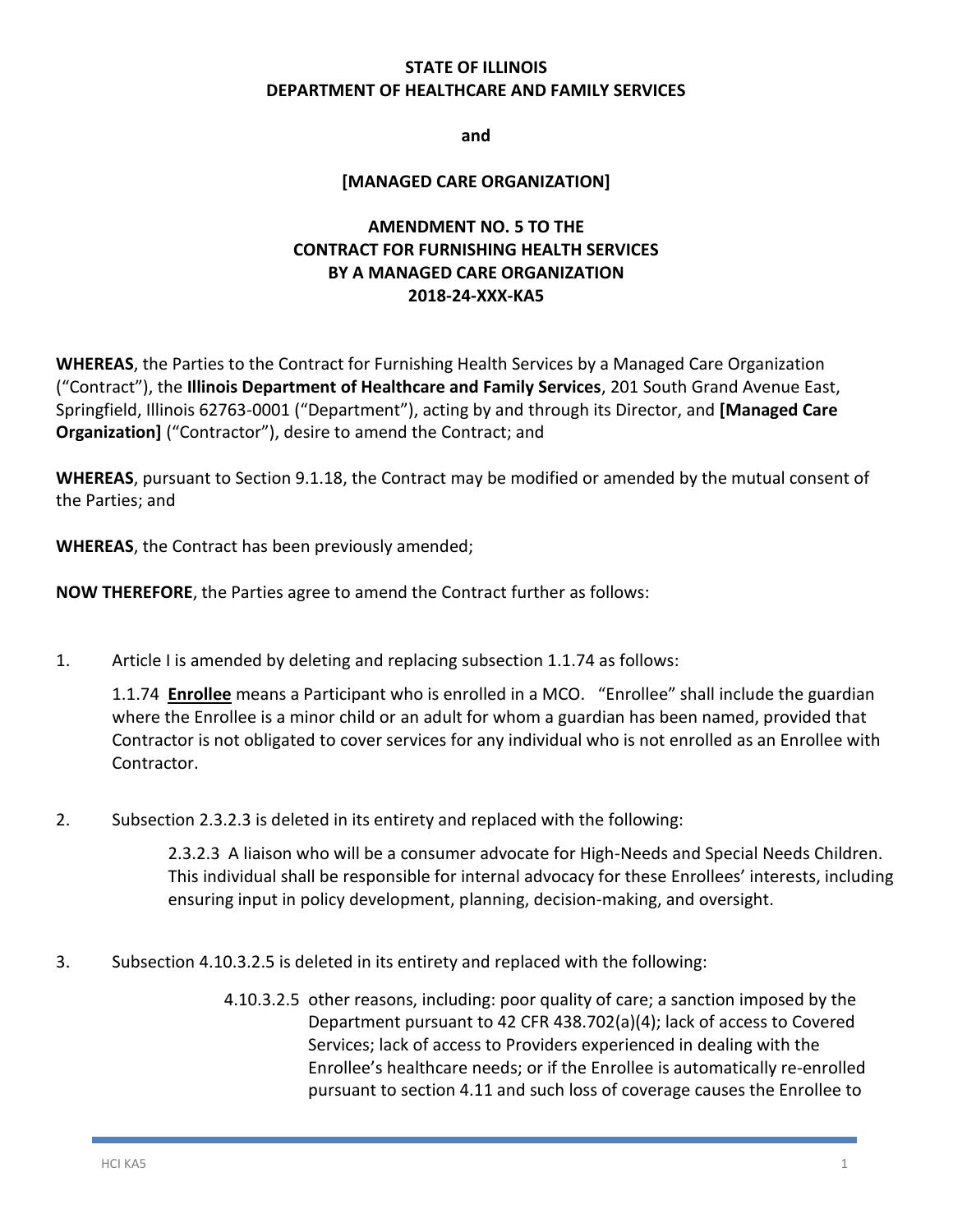miss the open Enrollment Period; or an Enrollee's Primary Care Provider's contract with Contractor is terminated resulting in disruption to the Enrollee.

4. Subsection 4.16.1.7 is deleted in its entirety and replaced with the following:

4.16.1.7 the name and phone number of the Enrollee's PCP (do not include for Dual-Eligible Enrollees).

5. Subsection 4.16.2 is deleted in its entirety and replaced with the following, and is further amended by adding new subsection 4.16.2.1:

4.16.2 Contractor shall send the identification cards to the Enrollee no later than five (5) Business Days after receipt of the monthly 834 Audit File.

4.16.2.1 For Dual-Eligible Enrollees whose enrollments are received by Contractor after receipt of the monthly 834 Audit File, Contractor shall send the identification card no later than five (5) Business Days after receipt of the 834 Daily File.

- 6. Subsection 5.3.2, and all of its subsections, are deleted in their entirety and replaced with the following:
	- 5.3.2 Pharmacy Formulary and Preferred Drug List (PDL) Effective January 1, 2020.

5.3.2.1 **Federal Medicaid drug rebate program.** Contractor shall cover only drugs made by manufacturers who participate in the federal Medicaid drug rebate program. This requirement applies to both prescription and over-the-counter drugs. This requirement does not apply to non-drug items, such as glucose monitoring supplies, as those products are not drugs and are not eligible for the federal Medicaid drug rebate program. The Department will routinely provide Contractor an updated report of manufacturers that participate in the federal Medicaid drug rebate program.

5.3.2.2 **Covered outpatient drugs**. Contractor shall provide coverage of covered outpatient drugs as defined in Section 1927(k)(2) of the Social Security Act. Non-preferred drugs meet the definition of a covered outpatient drug and cannot be excluded from coverage. In the event a covered outpatient drug is not covered through Contractor's pharmacy benefit, it must be covered through Contractor's medical benefit. In the event Contractor does not include a covered outpatient drug on its pharmacy formulary, Contractor must have a process for Enrollees to access that drug through a prior authorization process, in accordance with 42 CFR §438.3(s)(1).

#### 5.3.2.3 **Compliance with preferred and non-preferred products**.

- 5.3.2.3.1 Contractor shall cover as a preferred product all products listed as preferred on the Department's weekly Preferred Drug List (PDL) NDC file.
- 5.3.2.3.2 Contractor shall cover as a non-preferred product all products listed as nonpreferred on the Department's weekly PDL NDC file.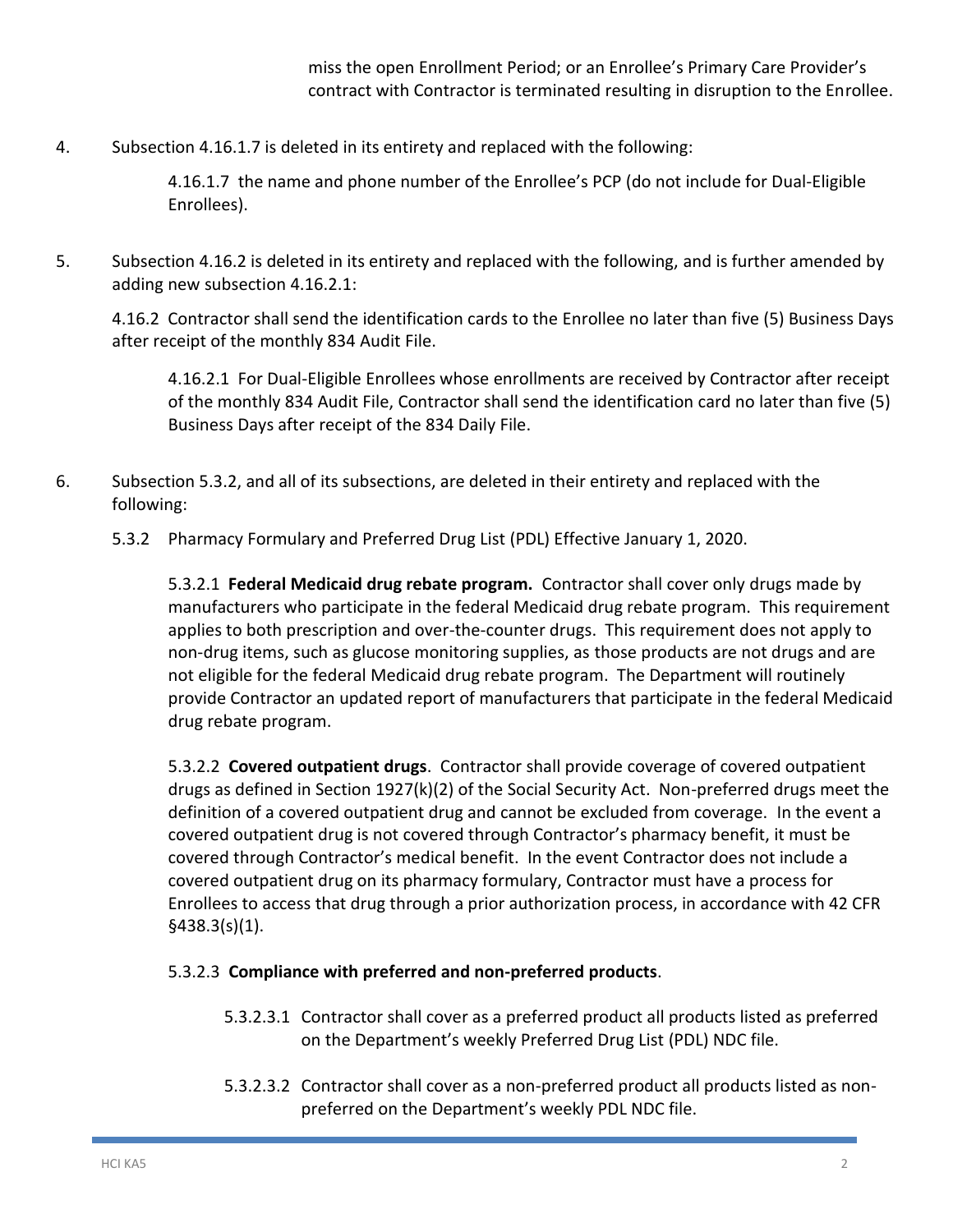- 5.3.2.3.3 Contractor shall not disadvantage any preferred product to another preferred or non-preferred product in the same drug class on the Department's PDL.
- 5.3.2.3.4 Where the Department lists a brand name product as preferred, and its generic equivalent as non-preferred, Contractor must also list and treat the brand name product as preferred and the generic drug as non-preferred.

5.3.2.4 **Prior authorization status**. Contractor shall not require prior authorization for any preferred drug for which the Department does not require prior authorization. Contractor may request authorization from the Department to require a clinical prior authorization on all preferred drugs in a class, where HFS does not require prior authorization for that class, and the Contractor may require a clinical prior authorization only if approved in advance by the Department. In those classes where the Department requires a clinical prior authorization for all preferred drugs in the class, products are listed as "Preferred Requires Prior Authorization" on the Department's PDL. Contractor may allow, without a prior authorization requirement, products that are listed on the Department's PDL as "Preferred Requires Prior Authorization." If Contractor does so, Contractor must make all preferred products available without a requirement for prior authorization in that class. Contractor may determine its own clinical prior authorization criteria unless otherwise stipulated by the Department.

5.3.2.5 **Requirement to use preferred products**. Contractor shall require Enrollees to use preferred products unless there is a clinical reason the Enrollee must use a non-preferred product.

- 5.3.2.5.1 *Age limits*. Contractor shall be no more restrictive than the Department in regard to age limitations for PDL products.
- 5.3.2.5.2 *Days' supply*. Contractor shall be no more restrictive than the Department in regard to days' supply allowed for PDL products.

5.3.2.6 **Rebates for drugs and other products on the PDL**. Contractor, including Contractor's Pharmacy Benefit Manager (PBM) or its Subcontractors, is prohibited from negotiating any rebates with manufacturers for drugs or other products listed on the Department's PDL. In the event Contractor, its PBM or other Subcontractors have an existing rebate agreement with a manufacturer, all products listed on the Department's PDL must be exempt from such rebate agreements.

5.3.2.7 Unless otherwise prohibited in this contract, Contractor may establish clinically appropriate utilization controls, such as quantity and dose limits. Contractor shall utilize the Department's step therapy and prior authorization requirements for family-planning drugs and devices pursuant to the Department's PDL and Attachment XXI.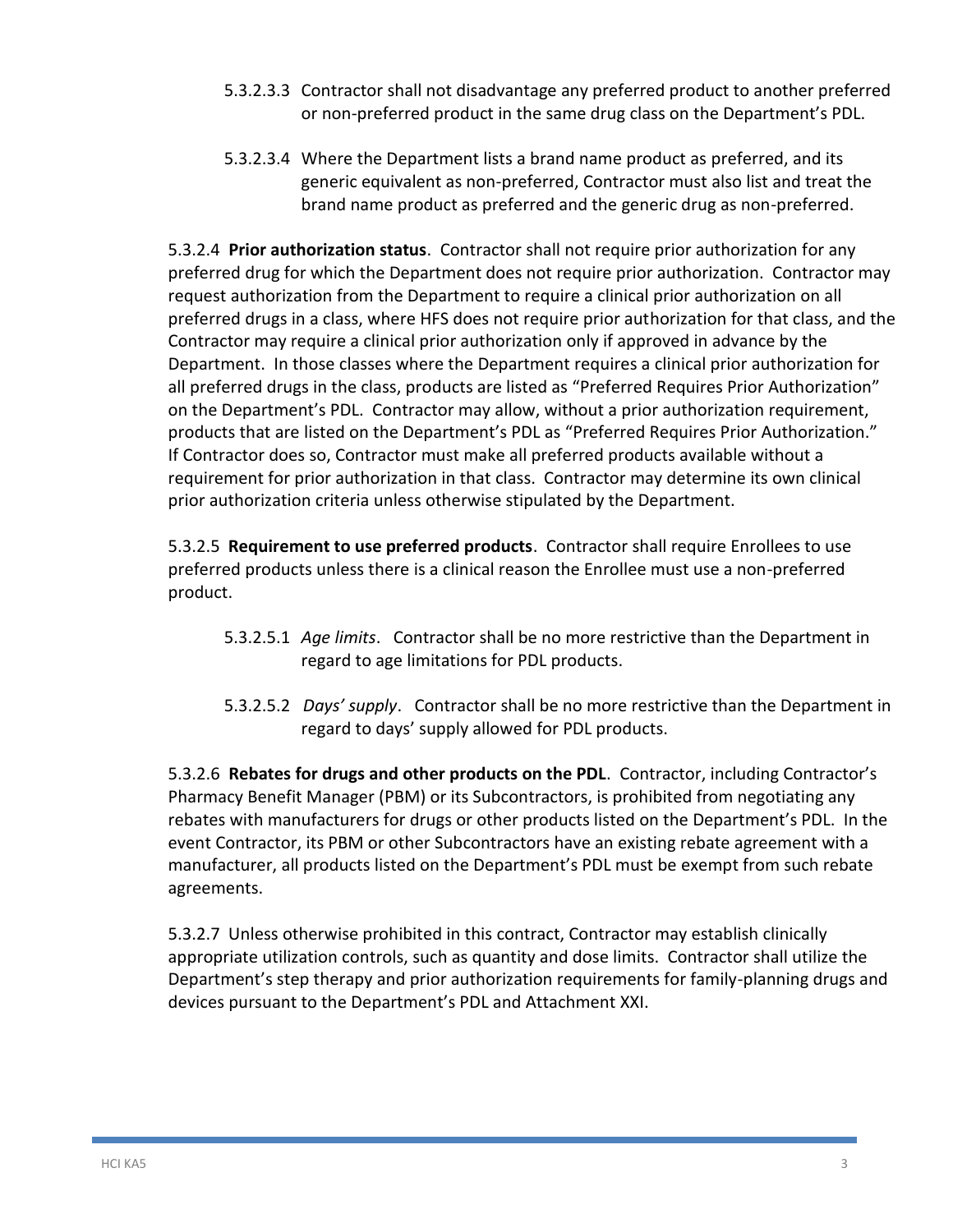5.3.2.8 **PDL file**. The Department will provide Contractor a PDL file. Contractor shall provide the PDL file to their Pharmacy Benefit Manager (PBM) within two (2) Business Days of receipt.

- 5.3.2.8.1 *PDL file format and frequency*. The Department will provide Contractor, on a weekly basis, the PDL file at a National Drug Code (NDC) level. The PDL file will be a full file containing all NDCs included on the Department's PDL and include age limitations, days' supply allowances, and drug class. Contractor shall load the file within seven (7) Business Days of receipt of the file.
- 5.3.2.8.2 *Negative formulary changes*. The Department will provide Contractor with negative formulary changes at least forty-five (45) days prior to the effective date of the change. Contractor shall make all system and programming changes necessary to implement the change on the effective date.
- 5.3.2.8.3 *New NDCs*. When Contractor loads new NDCs for products that are listed on the Department's PDL, Contractor shall code the product's preferred or nonpreferred status the same as other drugs that are the same drug, dosage form, strength, and route of administration. When the drug is multi-source, and the brand/innovator product and generic/non-innovator products are coded differently, then the new NDCs for a non-innovator/generic drug shall be coded the same as the non-innovator/generic NDCs, and the new NDCs for brand/innovator products shall be coded the same as the innovator/brand NDCs.
- 5.3.2.8.4 Contractor shall report any discrepancies it identifies on the PDL file to the Department, in a format and manner prescribed by the Department, within three (3) Business Days of identification of the discrepancy.

5.3.2.9 **Attestation**. Contractor shall submit an attestation of its adherence to the Department's PDL for the first quarter of calendar year 2020, and quarterly thereafter, on a schedule and in a format provided by the Department.

5.3.2.10 **Compliance**. Compliance is the measure of preferred prescription drug utilization relative to all products in a class on the PDL. The Department will monitor Contractor's PDL compliance. Compliance will be measured as a count of preferred product claims paid by Contractor in a PDL class relative to the entirety of product claims paid by Contractor in that PDL class over a calendar quarter. Encounter claims data will be used for determining calendar quarter utilization. Encounters claims will be pulled sixty (60) days after the end of the quarter. PDL classes will be based upon class listings on the Department's PDL. When a product is listed with the brand preferred over its generic equivalent, the use of generic will count as nonpreferred utilization.

5.3.2.11 **Grandfathering**. On January 1, 2020, for Enrollees prescribed non-preferred drugs that the Department has identified as grandfathered on the PDL, Contractor shall continue to cover that non-preferred drug. The initial grandfathering period shall be one (1) year, and the Enrollee shall be re-evaluated at the end of the one (1)-year period to determine whether grandfathering continues to be clinically appropriate for the Enrollee. Where the Department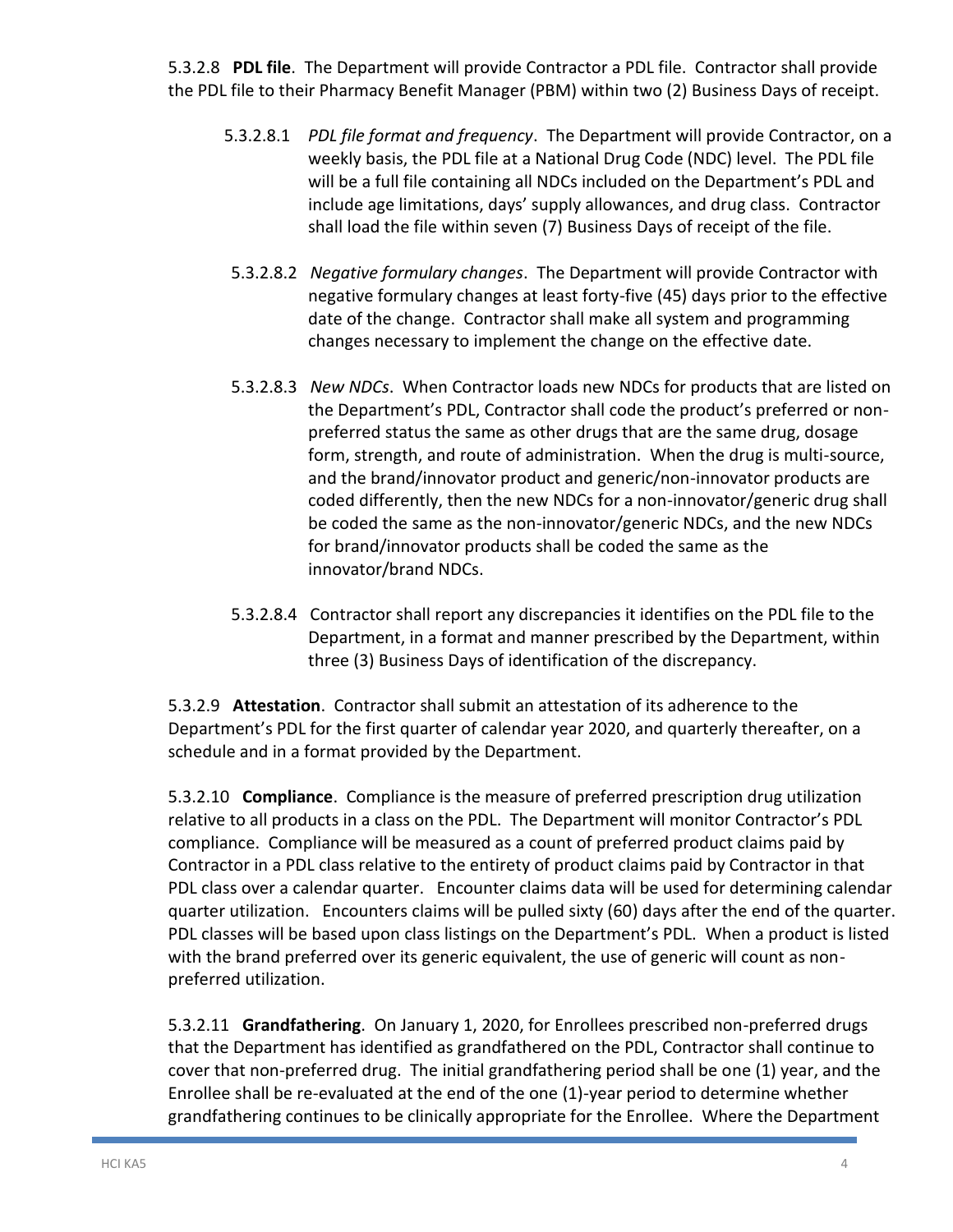prefers a brand over its generic equivalent in a class that is grandfathered, Contractor shall grandfather Enrollees on the brand product rather than the generic equivalent.

5.3.2.12 **Format of published formulary inclusive of the PDL.** Contractor's electronic and print formularies shall comply with the standardized format developed by the Department. Contractor shall adopt the Department's PDL categorization of drug classes and shall use the class names listed on the PDL. Contractor's published formulary shall contain, at minimum, the following:

- 5.3.2.12.1 brand and generic medications covered;
- 5.3.2.12.2 if medication is preferred or non-preferred and each term's definition;
- 5.3.2.12.3 each medication's tier and the definition of each tier;
- 5.3.2.12.4 utilization controls, including step therapy, prior approval, dosage limits, gender or age restrictions, quantity limits, and other policies;
- 5.3.2.12.5 cost sharing;
- 5.3.2.12.6 glossary of key terms and explanation of utilization controls and cost sharing;
- 5.3.2.12.7 a key for all utilization controls visible on every page in which specific medication coverage is displayed;
- 5.3.2.12.8 directions to obtain more information if a medication is not covered or listed in the formulary;
- 5.3.2.12.9 an e-mail and toll-free number to which an individual can report inaccuracies in the formulary; and
- 5.3.2.12.10 a disclosure that identifies the date of publication, a statement that the formulary is up to date as of publication, and contact information for questions and requests to receive updated information.

5.3.2.13 Contractor shall publish its formulary on its program website and make the formulary easily understandable and publicly accessible without a password, user name, or personality identifiable information.

5.3.2.14 Contractor shall provide printed formularies upon request.

5.3.2.15 Upon reports of formulary inaccuracies, Contractor must investigate and make correction to the data displayed. Data correction shall be completed within three (3) Business Days of notification of the error.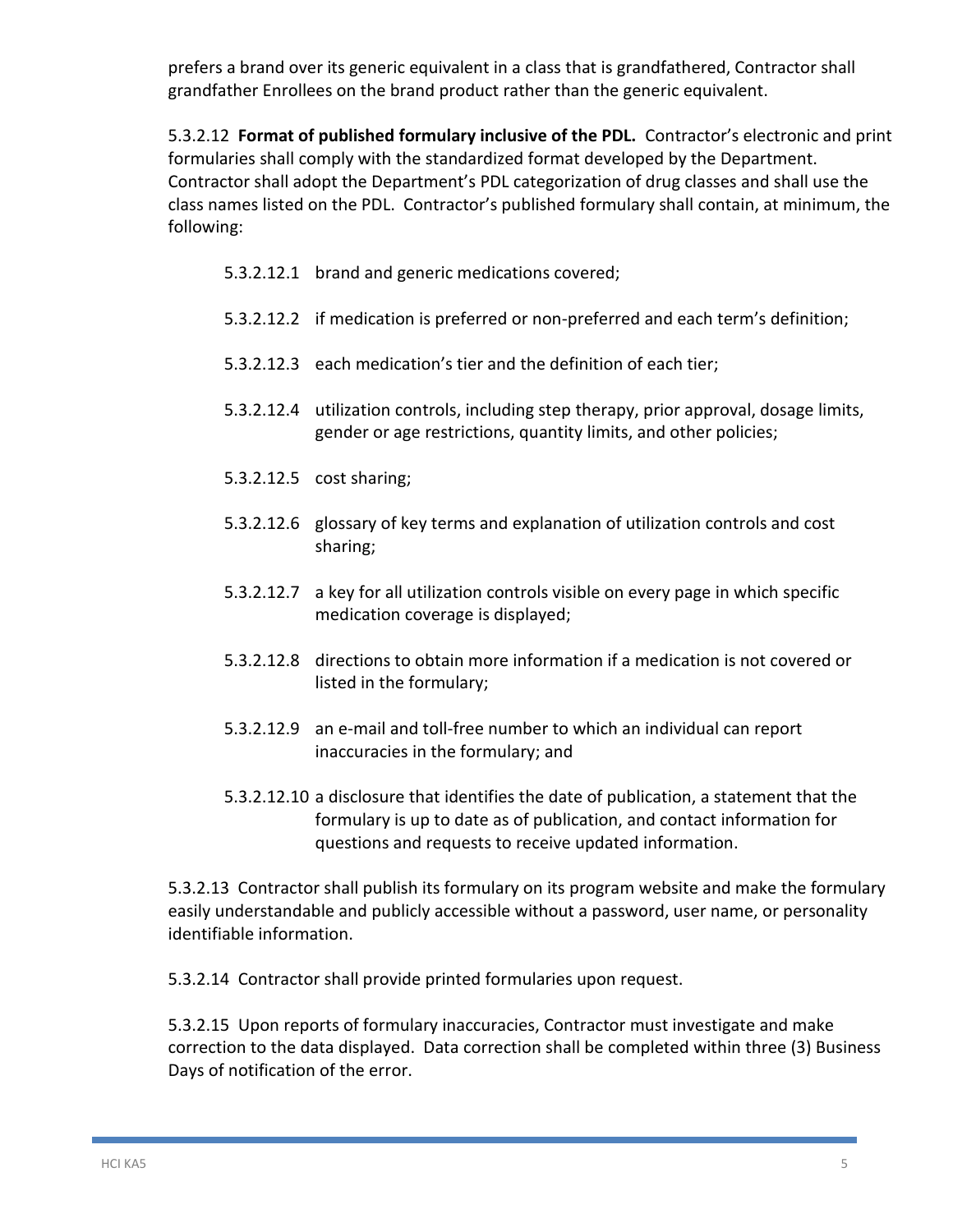5.3.2.16 Contractor shall attest to the Department on a quarterly basis that it is making updates to the pharmacy formulary within three (3) Business Days after investigation of reported inaccuracies.

5.3.2.17 **340B drug billing**. Contractor shall ensure that it requires pharmacy, medical, and hospital Providers to identify 340B-purchased drugs on pharmacy, medical, and hospital claims following the Department billing guidelines applied in the FFS Medical Program. Contractor shall ensure that its Encounter claims to the Department also identify these drugs.

5.3.2.18 **Drug utilization reporting**. For outpatient drugs not identified in section 5.3.2.17, Contractor shall collect information on the total number of units of each dosage form, and strength, and package size by the National Drug Code of each covered outpatient drug dispensed to Enrollees. This requirement is considered met through the detail included on the pharmacy claims submitted to Contractor for pharmacy reimbursement.

5.3.2.19 Contractor shall report to the Department through pharmacy Encounter claims information on the total number of units of each dosage form, strength, and package size by the National Drug Code of each covered outpatient drug identified in section 5.3.2.18 dispensed to Enrollees.

5.3.2.20 **MAC price dispute resolution process**. Contractor shall establish and maintain a process for resolving disputes over generic drug maximum allowable costs (MAC), which is subject to approval by the Department. The MAC dispute-resolution process shall enable pharmacies to report pricing disputes to Contractor up to sixty (60) days from the claim and Contractor is required to resolve the pricing dispute within twenty-one (21) days after the report of the pricing dispute by adjusting the reimbursement rate to represent the acquisition cost of the drug, or by informing the pharmacy of alternative generic equivalent products that can be purchased at or below Contractor's existing MAC price.

5.3.2.21 **Drug Utilization Review (DUR)**. Contractor shall develop and implement a system of policies and procedures, coverage criteria, and processes for DUR program. The DUR program shall include a prospective review process for all drugs prior to dispensing, all non-formulary drug requests, and a retrospective DUR process to detect patterns in prescribing, dispensing, or administration of medication and to prevent inappropriate use or abuse. Contractor is required to complete the Federal CMS MCO DUR annual report and return it to the Department for submission to CMS.

7. Section 5.4 is amended by deleting and replacing subsections 5.4.9 and 5.4.10, and is further amended by adding new subsection 5.4.11:

5.4.9 services or items furnished for the purpose of causing, or for the purpose of assisting in causing, the death of an Enrollee, such as assisted suicide, euthanasia, or mercy killing, except as otherwise permitted by P. L. 105-12, Section 3(b), which is incorporated by Section 1903(i)(l6) of the Social Security Act;

5.4.10 services for which Contractor uses any portion of a Capitation payment to fund roads, bridges, stadiums, or any other items or services that are not Covered Services.; and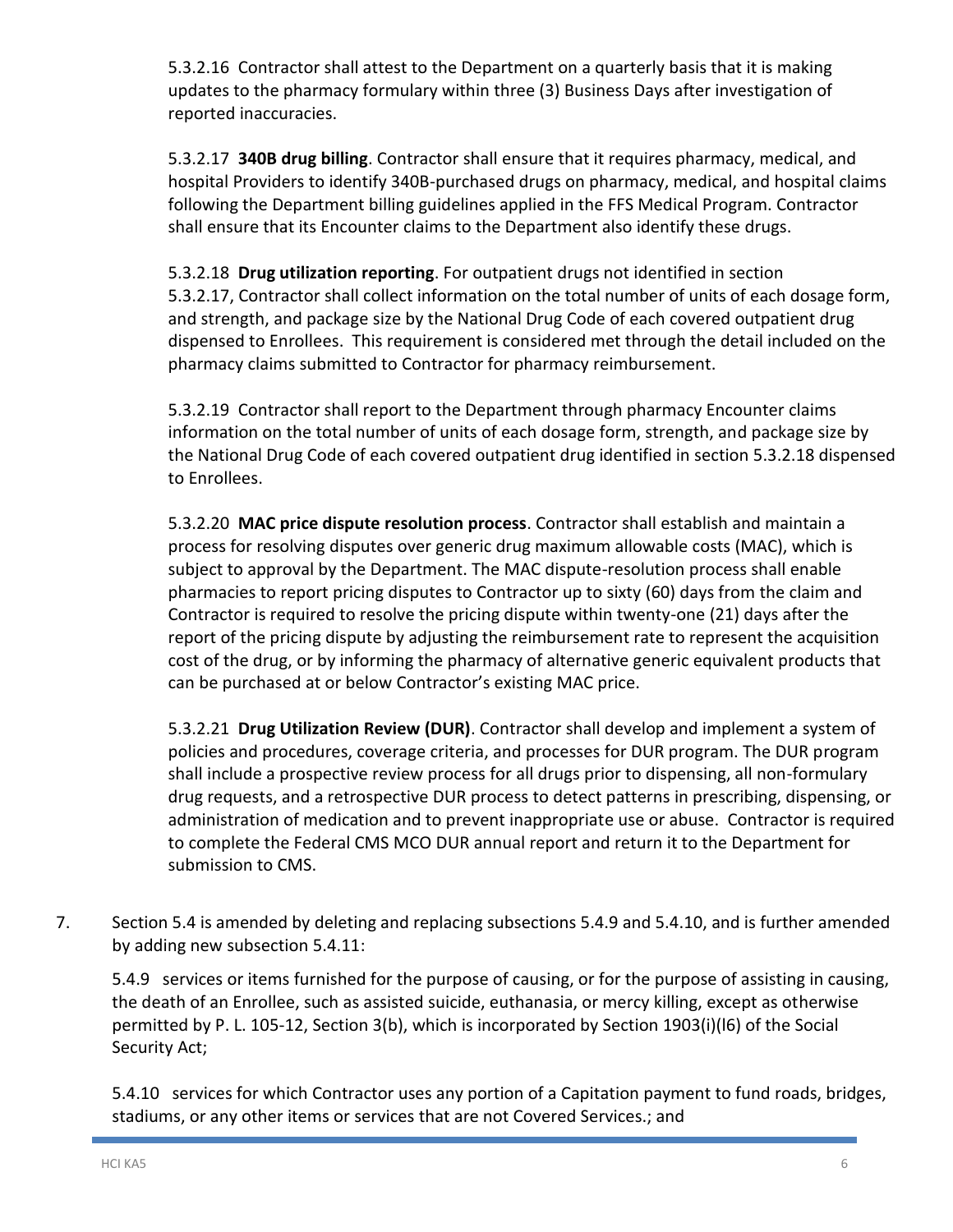5.4.11 effective November 1, 2019, abortion services.

8. Subsection 5.5.1 is deleted in its entirety and replaced with the following:

5.5.1 For the period January 1, 2018 through October 31, 2019, Contractor may provide termination of pregnancy only as allowed by applicable State and federal law. In any such case, Contractor shall fully comply with the requirements of such laws, complete HFS Form 2390, and file the completed form in the Enrollee's medical record. Contractor shall not provide termination of pregnancy to Enrollees who are eligible under SCHIP (215 ILCS 106).

9. Subsection 5.7.13 is deleted in its entirety and replaced with the following:

5.7.13 **Governmental Provider entities contracting requirement.** Contractor shall contract with the University of Illinois, Cook County, by and through its Cook County Health and Hospitals System, and Southern Illinois University (collectively, governmental Provider entities) in order to provide certain Covered Services to Enrollees if such governmental Provider entity is located within Contractor's Contracting Area set forth in Attachment II. Contractor shall reimburse the University of Illinois for inpatient hospital, outpatient hospital, Physician services, and encounter rate clinics at no less than their rates as determined by the Medicaid approved reimbursement methodologies, as provided to Contractor by the Department. Contractor shall reimburse Southern Illinois University for Physician services at no less than its rate as determined by the Medicaid-approved reimbursement methodologies, as provided to Contractor by the Department. For the period January 1, 2018 through December 31, 2019, Contractor shall reimburse Cook County for inpatient hospital, outpatient hospital, Physician services, and encounter rate clinics at no less than their rates as determined by the Medicaid approved reimbursement methodologies, as provided to Contractor by the Department. Contractor shall not limit equal access to such Providers.

10. Section 5.7 is amended by adding new subsection 5.7.15:

5.7.15 **Directed and Pass-through Payments.** Contractor shall comply with the Department's instructions in disbursing payments pursuant to CMS-approved directed payment programs and passthrough payments pursuant to 42 CFR 438.6. Directed payments must be made directly to an account of the Provider and cannot be made to an intermediary. The Department will transmit to Contractor detailed instructions on the distribution of funds at the time such funds are paid to Contractor. The instructions will indicate the amounts to be paid to each eligible Provider and the timeframe for making the payments.

11. Section 5.10 is amended by adding new subsection 5.10.13:

5.10.13 **IDoA HCBS Waiver Homecare Service Provider training**. Effective January 1, 2020, Contractor, upon request of a Homecare Service Provider, shall agree to allow Provider to certify compliance with Contractor's training requirements for Provider's personnel, when comparable training has been completed in accordance with requirements of 89 Ill. Admin. Code 240.1535. Contractor shall require Provider to utilize the Department's Attestation of Training Completion form and certify by individual employee.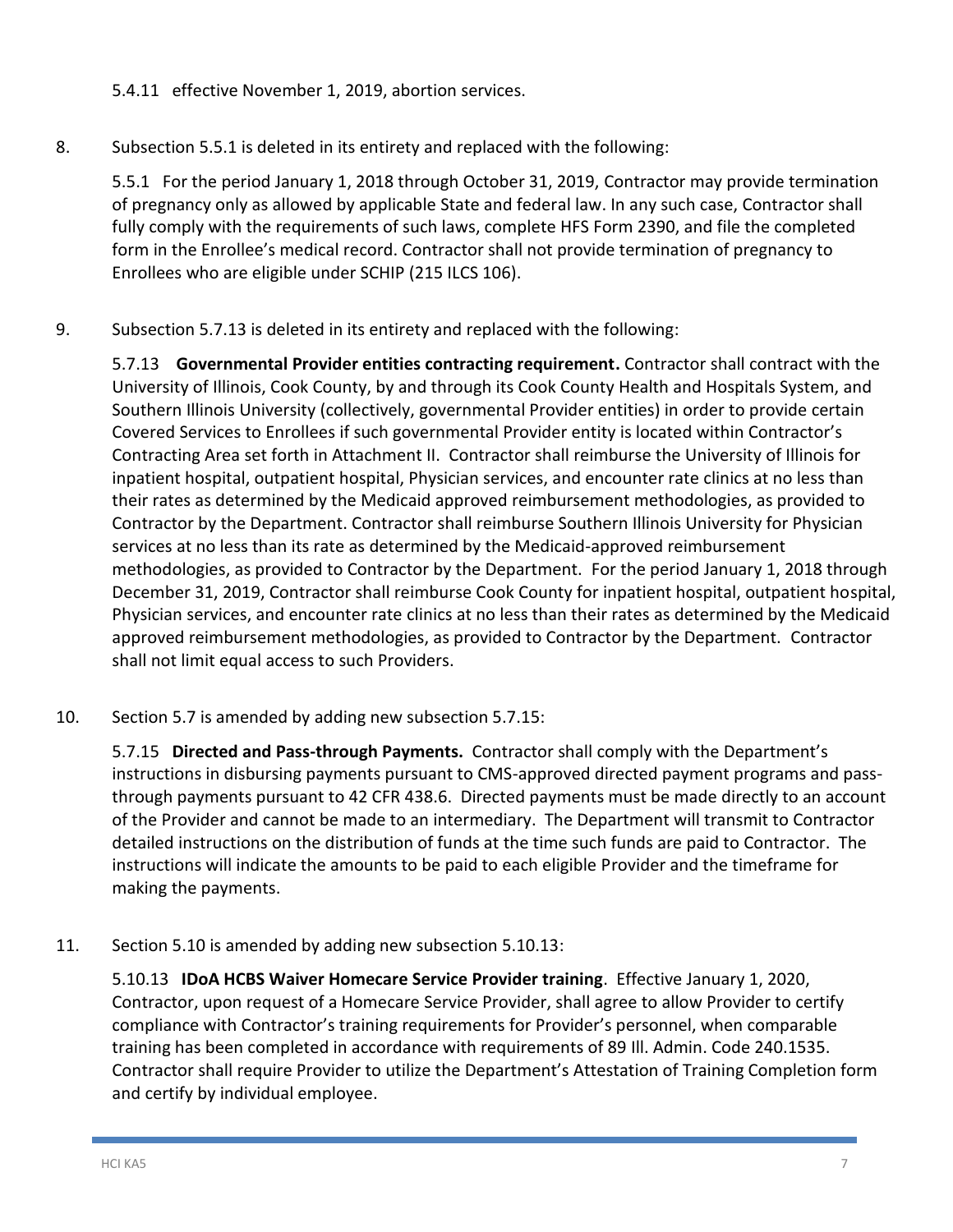12. Subsection 5.12.3.1 is deleted in its entirety and replaced with the following:

5.12.3.1 *Qualifications*. Care Coordinators who serve High-Needs Children, Special Needs Children, Enrollees within the IDoA Persons Who are Elderly HCBS Waiver, DHS-DRS Persons with a Brain Injury HCBS Waiver, DHS-DRS Persons with HIV/AIDS HCBS Waiver, or DHS-DRS Persons with Disabilities HCBS Waiver must meet the applicable qualifications set forth in Attachment XVI. Care Coordinators for all other Enrollees must have the appropriate qualifications to address the needs of Enrollees.

13. Subsection 5.12.3.2 is deleted in its entirety and replaced with the following:

5.12.3.2 *Training requirements*. Care Coordinators who serve High-Needs Children, Special Needs Children, Enrollees within the IDoA Persons Who are Elderly HCBS Waiver, DHS-DRS Persons with a Brain Injury HCBS Waiver, DHS-DRS Persons with HIV/AIDS HCBS Waiver, DHS-DRS Persons with Disabilities HCBS Waiver, or HFS Supportive Living Program HCBS Waiver must meet the applicable training requirements set forth in Attachment XVI. Care Coordinators for all other Enrollees must have the appropriate training to address the needs of Enrollees.

14. Subsection 5.13.1.4 is amended by deleting and replacing the subsection's table as follows:

| <b>Risk category</b> | <b>Description</b>                                          |  |
|----------------------|-------------------------------------------------------------|--|
| Level 1: Low         | Includes low- or no-risk Enrollees to whom Contractor       |  |
|                      | provides, at a minimum, prevention and wellness messaging   |  |
|                      | and condition-specific education materials.                 |  |
| Level 2: Moderate    | Includes moderate-risk Enrollees for whom Contractor        |  |
|                      | provides problem-solving interventions.                     |  |
| Level 3: High        | Includes high-risk Enrollees for whom Contractor provides   |  |
|                      | intensive Care Management for reasons such as addressing    |  |
|                      | acute and chronic health needs, behavioral health needs, or |  |
|                      | addressing lack of social support.                          |  |

15. Subsection 5.13.1.4.1 is amended by deleting and replacing the subsection's table as follows:

|                                             | <b>Minimum percentages of Enrollees</b>                  |                     |
|---------------------------------------------|----------------------------------------------------------|---------------------|
| Population                                  | Level 2 and 3<br>(combined<br>moderate-and<br>high-risk) | Level 3 (high-risk) |
| <b>Families and Children Population</b>     | N/A                                                      | 2%                  |
| <b>ACA Adult population</b>                 | N/A                                                      | 2%                  |
| <b>Special-Needs Children</b>               | 40%                                                      | 20%                 |
| <b>Seniors or Persons with Disabilities</b> | 20%                                                      | 5%                  |
| <b>Dual-Eligible Adults</b>                 | 90%                                                      | 20%                 |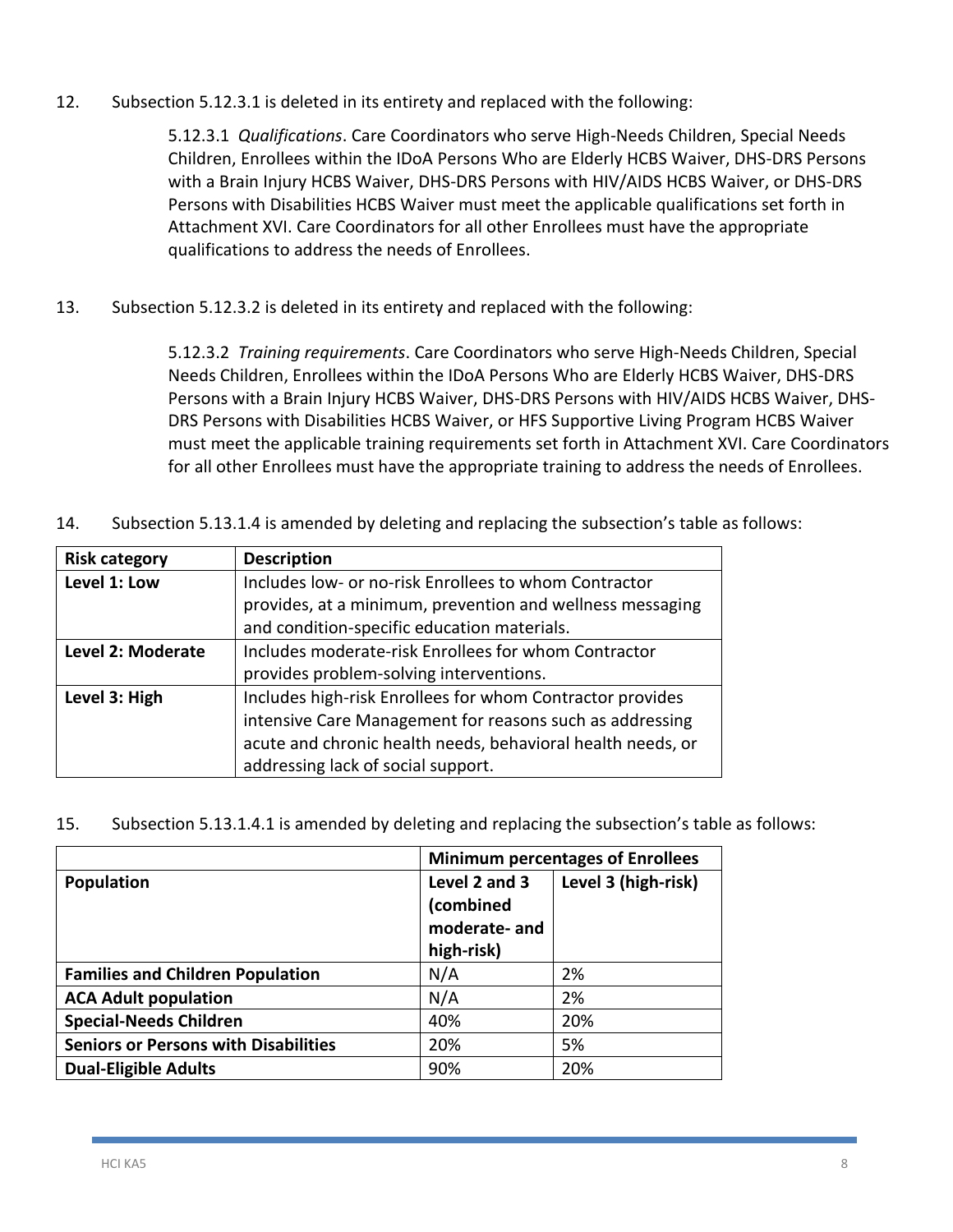16. Subsection 5.13.2.1 is amended by deleting subsection 5.13.2.1.1:

5.13.2.1 All Enrollees stratified as Level 3 (high-risk) or Level 2 (moderate-risk). The assessment will be conducted, in-person or over the phone, within ninety (90) days after enrollment.

17. Section 5.18 is amended by adding new subsection 5.18.6:

#### **5.18.6 Community Transitions Initiative**

Effective January 1, 2020, Contractor shall implement an initiative specific to achieving transitions from institutional settings to the community for Enrollees who have continuously resided in a Nursing Facility or a Specialized Mental Health Rehabilitation Facility for a minimum of one-hundred twenty (120) days. Contractor shall prioritize community transitions for class members of the *Williams v. Quinn* and *Colbert v. Quinn* consent decrees. The initiative shall be in effect for each calendar year through 2021.

- 18. Subsection 5.19.1.1 is amended by adding new subsection 5.19.1.1.1:
	- 5.19.1.1.1 Effective upon the implementation date of the HealthChoice Illinois Children with Special Needs 1915(b) Waiver, the provisions of Section 5.19.1.1 apply for Special Needs Children Enrollees, with the exception that the transition period must be no less than one-hundred eighty (180) days.
- 19. Subsection 5.29.11.3 is deleted in its entirety and replaced with the following, and is further amended by adding new subsection 5.29.11.3.1:

5.29.11.3 Contractor shall complete retroactive adjustments for up to twenty-four (24) months to Nursing Facilities, and Supportive Living Facilities, and Specialized Mental Health Rehabilitation Facilities to account for patient credit liability amount changes.

- 5.29.11.3.1 Contract shall pay claims and retroactive adjustments beyond twenty-four (24) months to Nursing Facilities, Supportive Living Facilities, and Specialized Mental Health Rehabilitation Facilities in cases due to delays in the State's eligibility processing of long-term care admissions and income changes that prevented Contractor from processing a payment or adjustment.
- 20. Section 7.4 is amended by deleting and replacing subsections 7.4.1 and 7.4.3:

7.4.1 Capitation rates under this Contract, excluding the portion attributable to supplemental payments and other fees not retained by the MCOs, will be risk-adjusted by each population category against the other full-risk MCOs providing Covered Services to the same population category within the same rate-setting region. The population categories that will be risk-adjusted are adults and Children eligible under Title XIX and Title XXI; Affordable Care Act expansion–eligible adults; Medicaid-eligible older adults; adults with disabilities who are not eligible for Medicare; Dual-Eligible Adults receiving LTSS, excluding those receiving partial benefits or enrolled in the Illinois Medicare-Medicaid Alignment Initiative (MMAI); and Special-Needs Children, excluding Children in the care of DCFS. Beneficiaries under the age of two (2) will not be risk-adjusted. Capitation rates calculated under this Contract will be adjusted in accordance with publicly available risk-adjustment software. For calendar years prior to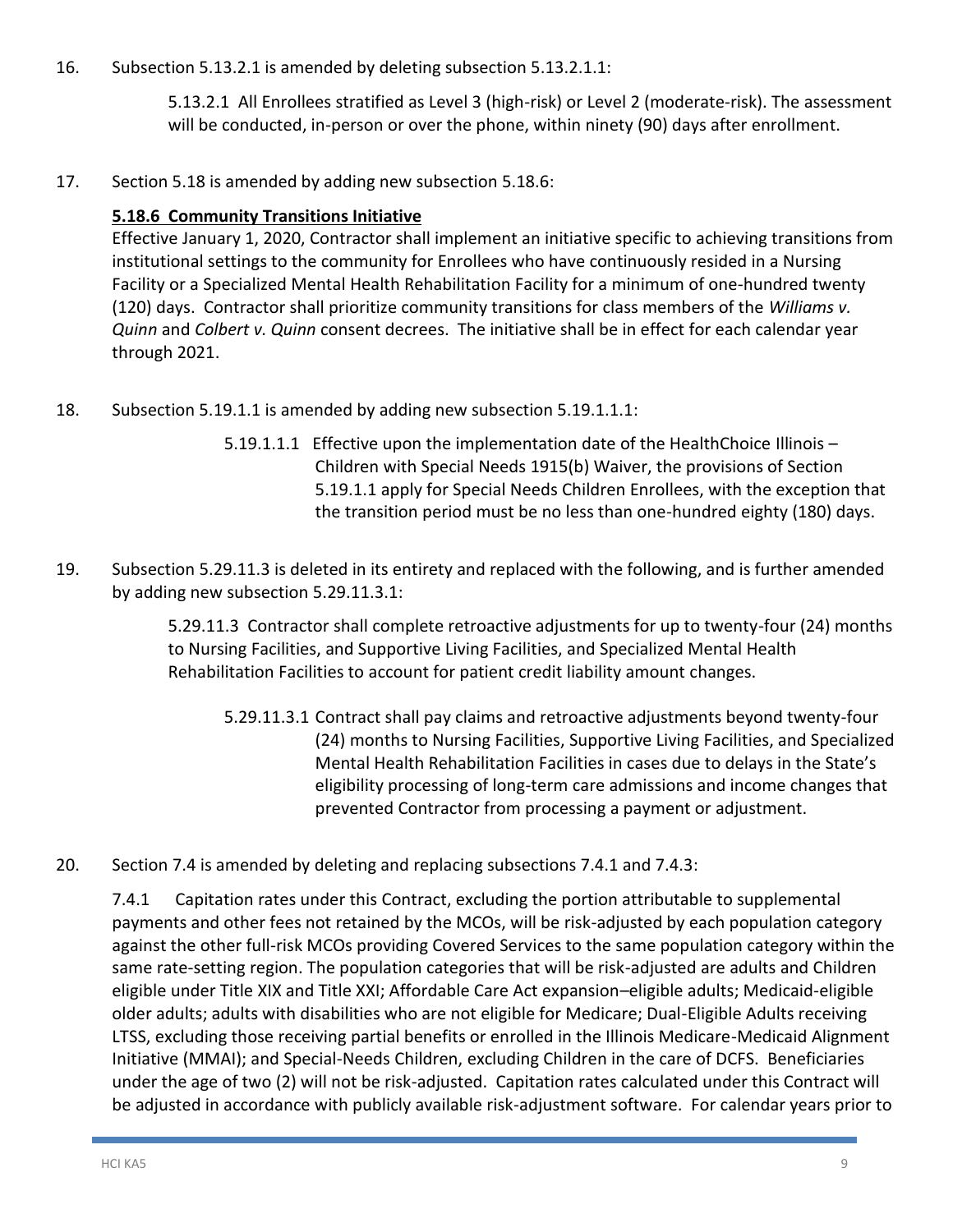2020, risk adjustment will be performed on a semiannual basis. Effective with the calendar year 2020 rating period, capitation rates will be risk adjusted at least annually. For an Enrollee's individual claims data to be the basis for a risk adjustment score hereunder, such Enrollee must have been enrolled in the HFS Medical Program (i.e., either managed care or Fee-For-Service) for at least six (6) full months during the time period from which claims data are used to calculate the adjustment. In the event an Enrollee has not been enrolled in the HFS Medical Program for at least six (6) full months, then such Enrollee shall receive a risk score equal to Contractor's average risk score. The risk scores shall be established for each MCO across all rate cells. As necessary, the risk scores will be established using a credibility formula for each MCO. The credibility formula to be used will be determined by an independent actuary. All diagnosis codes submitted by Contractor shall be included in calculations of risk scoring irrespective of placement of such diagnosis codes in the Encounter Data records. Diagnosis codes from claims or encounters that included a lab and radiology procedure or revenue code on any line, with the exception of those associated with an inpatient hospital claim, will not be collected for the risk-adjustment analysis. It is assumed that these diagnosis codes could be for testing purposes and may not definitively indicate a beneficiary's disease condition. Encounter records may not be supplemented by medical record data. Diagnosis codes may only be recorded by the Provider at the time of the creation of the medical record and may not be retroactively adjusted except to correct errors. A significant change in risk scores by a MCO may warrant an audit of the diagnosis collection and submission methods. To the extent that the Department's contracted actuarial firm believes Encounter Data limitations are resulting in risk score variances between MCOs, the Department reserves the right to request diagnosis codes and other information to perform risk adjustment.

7.4.3 For every six (6)–month period thereafter through calendar year 2019, Enrollee risk scores shall be recalculated using Enrollee claims or Encounter Data, as applicable, from a prior twelve (12)– month period. Effective with the calendar year 2020 rating period, capitation rates will be risk adjusted at least annually. The Department shall provide written notification to Contractor of Contractor's risk adjustment factor, along with sufficient detail supporting the calculations. Contractor shall have thirty (30) days after the date the Department sent such notice to review the calculations and detail provided and to submit questions, if any, to the Department regarding the same. No modification to Contractor's Capitation payment may be made during such thirty (30)–day review period. If during the review period Contractor disputes the risk adjustment factor, the Department shall agree to meet with Contractor within a reasonable timeframe to achieve a good faith resolution of the disputed matter. Modifications to Contractor's Capitation payment resulting from the application of the applicable risk adjustment factor, if any, shall be effective for the duration of the applicable adjustment period, effective as of the first day thereof. All risk scores shall be budgetneutral to the Department or normalized to a 1.0000 value between the MCOs.

#### 21. Article VII is amended by adding new section 7.22:

7.22 **Maternity risk pool**. Pursuant to the retrospective maternity risk pool described in the applicable calendar year HealthChoice Illinois rate certification, Contractor shall participate in the risk pool arrangement on a calendar year basis. The risk pool is applicable to the non-disabled children and adults and Affordable Care Act Adult populations. Maternity services benefit costs and related nonbenefit costs will be calculated for applicable rate cells by region. The aggregate amount of the risk pool will be determined by actual Enrollee months in the applicable rate cells and documented per Enrollee per month maternity-related expenses included in the respective rate cells. Risk pool amounts will be distributed based on maternal deliveries by Enrollees as documented by MCO-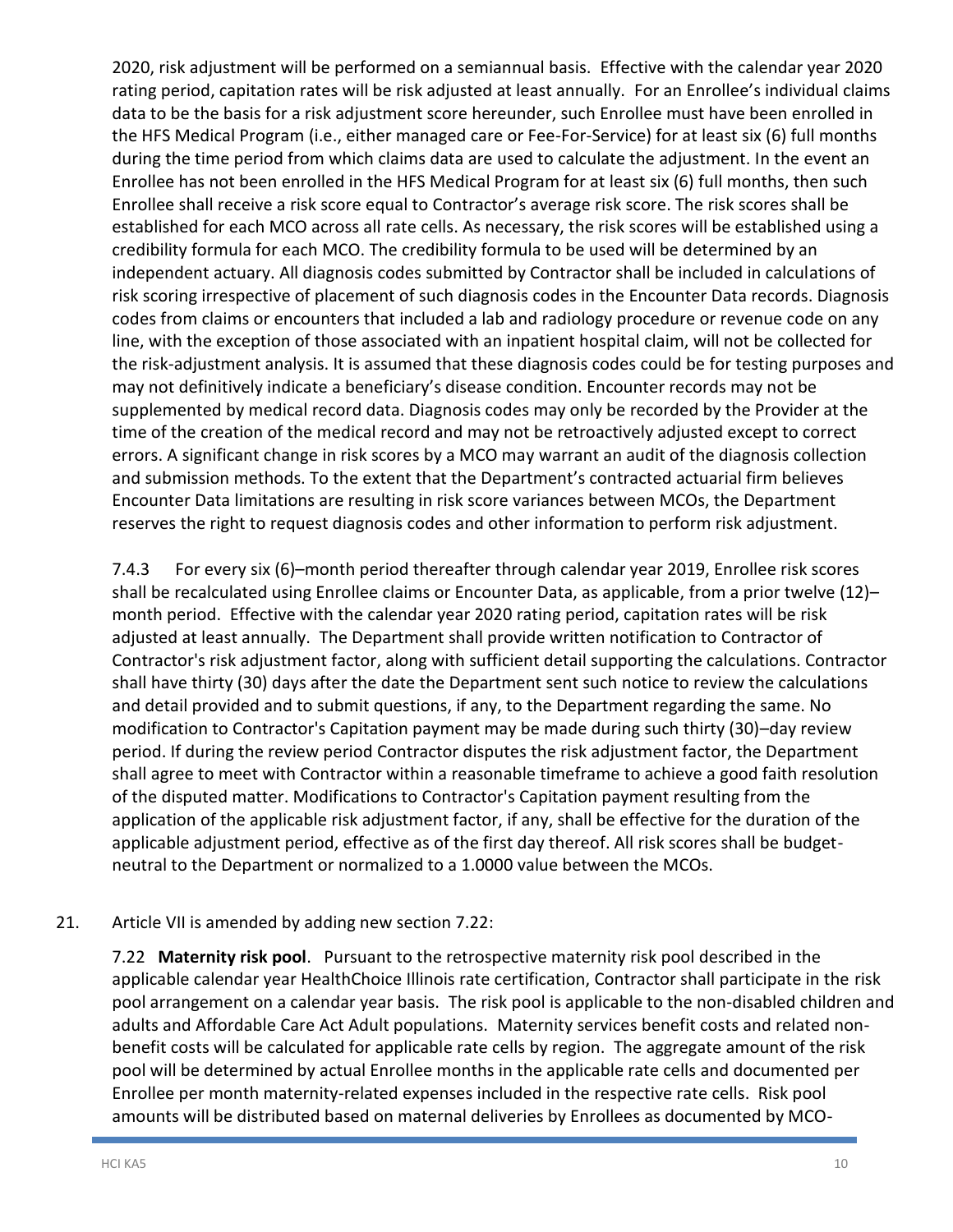submitted inpatient maternity admission Encounter Data through six (6) months following the end of the given calendar year. The Department will distribute funds among the MCOs by region and population. The distribution of funds will be budget-neutral to the Department for each calendar year. The Department will provide Contractor written notice of the risk pool results that contains sufficient documentation to support the calculations. Contractor shall have thirty (30) days to review the written notice and to submit questions, if any, to the Department. In the event Contractor disputes the risk pool results within the thirty (30) day review period, the Department will meet with Contractor within a reasonable time frame to achieve a good-faith resolution of the disputed matter.

22. Article VII is amended by adding new section 7.23 and its subsections:

#### **7.23 Community Transitions Initiative Incentive Arrangement**

The Department shall make incentive payments to Contractor, in accordance with 42 CFR 438.6, for achieving performance targets established for the Community Transitions Initiative discussed in section 5.18.6.

7.23.1 For Enrollees identified to transition from an institutional setting to the community, Contractor shall complete a comprehensive transition plan that includes evidence of appropriate permanent housing and submit to the Department for Prior Approval before transitioning an Enrollee to the community. To be considered a successful community transition Contractor must document in a format determined by the Department: (1) that the Enrollee continuously resides in the community setting for a minimum of six (6) months, and (2) the activities Contractor directly undertook to be primarily responsible for the Enrollee's community transition.

7.23.2 For Enrollees residing in an institution identified by Contractor as having an impairment, cognitive and/or medical, so significant that community transition is not a safe and viable option, Contractor shall document the basis for that determination in a completed comprehensive community transition evaluation and submit to the Department for Prior Approval.

7.23.3 The Department will determine minimum performance targets for: (1) successful community transitions, and, (2) Department-approved comprehensive community transition evaluations documenting impairments that preclude transition. Contractor must achieve the performance target(s) to qualify for an incentive payment. For each calendar year, incentive payment performance targets will be specified in a counter-signed letter between the Department and Contractor.

7.23.4 When Contractor achieves the specified performance target for successful community transitions, the Department will make an incentive payment of \$4,000.00 for each transition. When Contractor achieves the specified performance target for Department-approved comprehensive community transition evaluations documenting impairments that preclude transition, the Department will make an incentive payment of \$500.00 for each approved evaluation. For subsequent successful transitions and approved evaluations, incentive payments will be paid as they are achieved.

7.23.4.1 The Department will pay Contractor an additional incentive payment of \$500.00 upon an Enrollee's community transition date anniversary when the Enrollee has continued to reside in the community. Contractor may earn this incentive payment, for each transitioned Enrollee, up to a maximum of three such annual payments.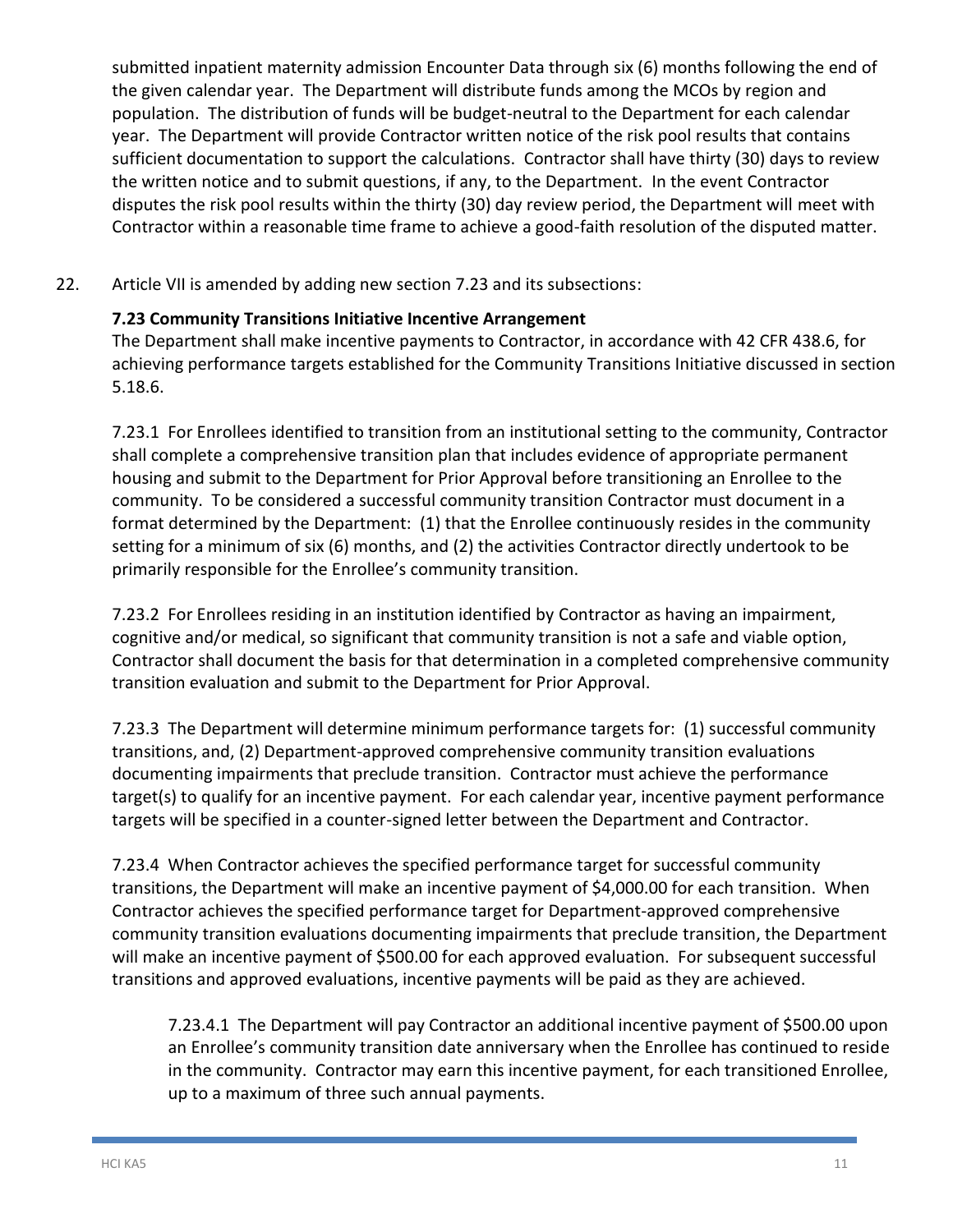- 23. *Attachment I: Service Package II Covered Services and MLTSS Covered Services* is amended by deleting the *MLTSS Covered Services* table and replacing with the attached *MLTSS Covered Services* table.
- 24. *Attachment XVI: Qualifications and Training Requirements of Certain Care Coordinators and Other Care Professionals* is amended by deleting and replacing subsection 1.1.5 as follows:

#### **1.1.5 High-Needs and Special Needs Children.**

25. *Attachment XVI: Qualifications and Training Requirements of Certain Care Coordinators and Other Care Professionals* is further amended by deleting subsection 1.3.1.5 in its entirety and replacing with the following:

#### 1.3.2 **High-Needs and Special Needs Children.**

1.3.2.1 All Care Coordinators must attend the Introduction to Wraparound and Engagement trainings offered by an NWIC-certified trainer and any follow-up training modules developed and made available by the State.

1.3.2.2 All Supervisors overseeing Care Coordinators assigned to Intensive/Intervention tier Enrollees must be certified as Wraparound coaches by a State-identified and approved entity.

26. The Contract is amended by adding a new attachment – *Attachment XXIV: Requirements Specific to DCFS Youth in Care Enrollees*, attached herein.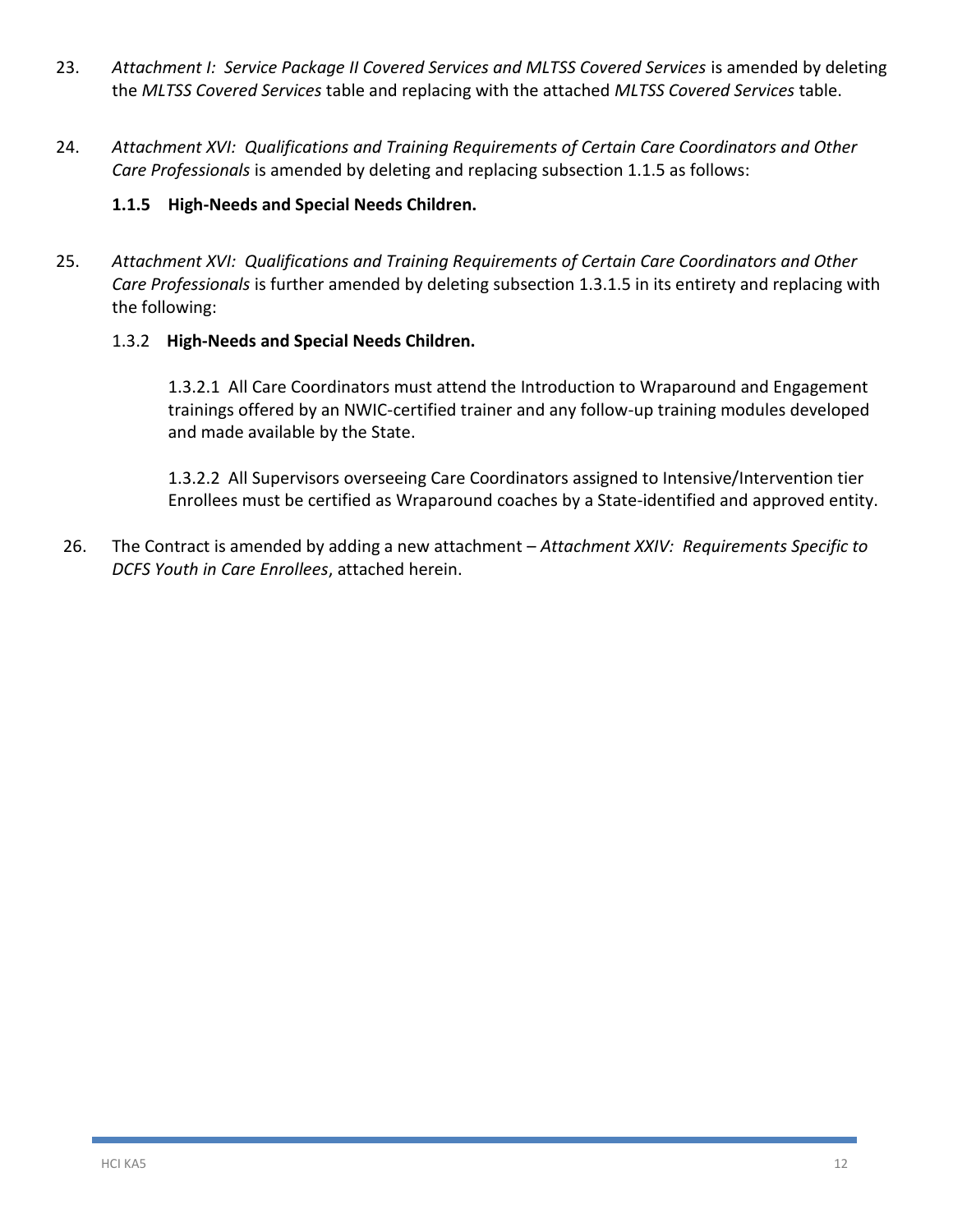**IN WITNESS WHEREOF**, the Parties have hereunto caused this Amendment No. 5 to the Contract to be executed by their duly authorized representatives, effective as of the date of last signature.

| [MANAGED CARE ORGANIZATION]                 | DEPARTMENT OF HEALTHCARE & FAMILY SERVICES |
|---------------------------------------------|--------------------------------------------|
|                                             |                                            |
| Printed Name: _____________________________ |                                            |
|                                             |                                            |
|                                             |                                            |
| FEIN:                                       |                                            |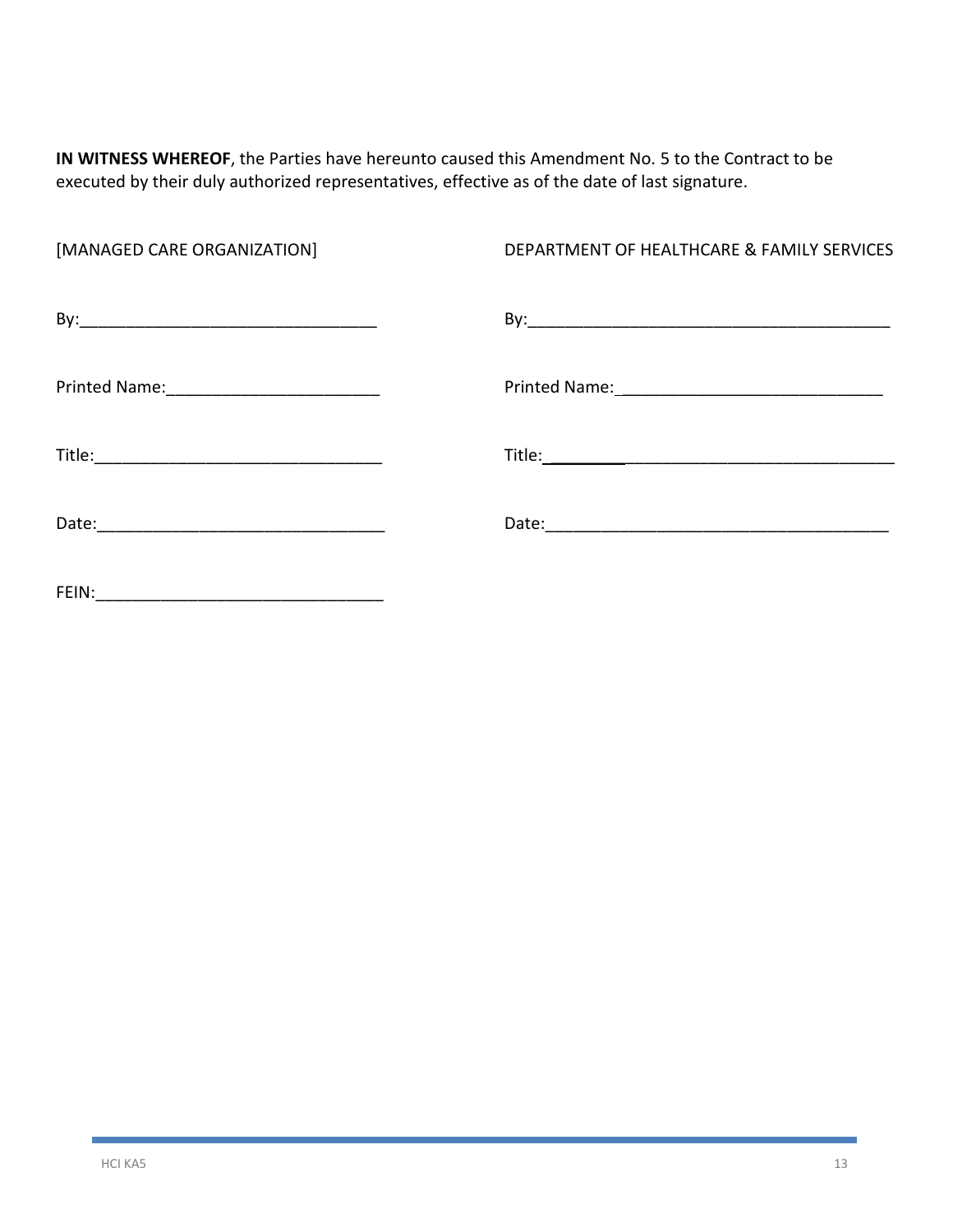# **MLTSS Covered Services**

| Category of | Definition                                                          | <b>MLTSS</b> coverage  |
|-------------|---------------------------------------------------------------------|------------------------|
| service     |                                                                     |                        |
| 001         | Physician Services                                                  | <b>EXCLUDED</b>        |
| 002         | <b>Dental Services</b>                                              | <b>EXCLUDED</b>        |
| 003         | Optometric Services                                                 | <b>EXCLUDED</b>        |
| 004         | <b>Podiatric Services</b>                                           | <b>EXCLUDED</b>        |
| 005         | <b>Chiropractic Services</b>                                        | <b>EXCLUDED</b>        |
| 006         | Physicians Psychiatric Services                                     | <b>EXCLUDED</b>        |
| 007         | Development Therapy, Orientation and Mobility Services<br>(Waivers) | <b>EXCLUDED</b>        |
| 008         | DSCC Counseling/Fragile Children                                    | <b>EXCLUDED</b>        |
| 009         | <b>DCFS Rehab Option Services</b>                                   | <b>EXCLUDED</b>        |
| 010         | Nursing service                                                     | <b>EXCLUDED</b>        |
| 011         | <b>Physical Therapy Services</b>                                    | <b>EXCLUDED</b>        |
| 012         | <b>Occupational Therapy Services</b>                                | <b>EXCLUDED</b>        |
| 013         | Speech Therapy/Pathology Services                                   | <b>EXCLUDED</b>        |
| 014         | <b>Audiology Services</b>                                           | <b>EXCLUDED</b>        |
| 015         | <b>Sitter Services</b>                                              | <b>EXCLUDED</b>        |
| 016         | Home Health Aides                                                   | <b>EXCLUDED</b>        |
| 017         | Anesthesia Services                                                 | <b>EXCLUDED</b>        |
| 018         | Midwife Services                                                    | <b>EXCLUDED</b>        |
| 019         | <b>Genetic Counseling</b>                                           | <b>EXCLUDED</b>        |
| 020         | <b>Inpatient Hospital Services (General)</b>                        | <b>EXCLUDED</b>        |
| 021         | Inpatient Hospital Services (Psychiatric)                           | <b>EXCLUDED</b>        |
| 022         | Inpatient Hospital Services (Physical Rehabilitation)               | <b>EXCLUDED</b>        |
| 023         | <b>Inpatient Hospital Services (ESRD)</b>                           | <b>EXCLUDED</b>        |
| 024         | <b>Outpatient Services (General)</b>                                | <b>EXCLUDED</b>        |
| 025         | <b>Outpatient Services (ESRD)</b>                                   | <b>EXCLUDED</b>        |
| 026         | <b>General Clinic Services</b>                                      | <b>EXCLUDED</b>        |
| 027         | Psychiatric Clinic Services (Type 'A')                              | <b>EXCLUDED</b>        |
| 028         | Psychiatric Clinic Services (Type 'B')                              | <b>EXCLUDED</b>        |
| 029         | Clinic Services (Physical Rehabilitation)                           | <b>EXCLUDED</b>        |
| 030         | <b>Healthy Kids Services</b>                                        | <b>EXCLUDED</b>        |
| 031         | <b>Early Intervention Services</b>                                  | <b>EXCLUDED</b>        |
| 032         | Environmental modifications (waiver)                                | <b>EXCLUDED</b>        |
| 033         | Mental Health Clinic Option Services                                | <b>EXCLUDED</b>        |
| 034         | Mental Health Rehab Option Services                                 | <b>COVERED SERVICE</b> |
| 035         | Alcohol and Substance Abuse Rehab. Services                         | <b>COVERED SERVICE</b> |
| 036         | Juvenile Rehabilitation                                             | <b>EXCLUDED</b>        |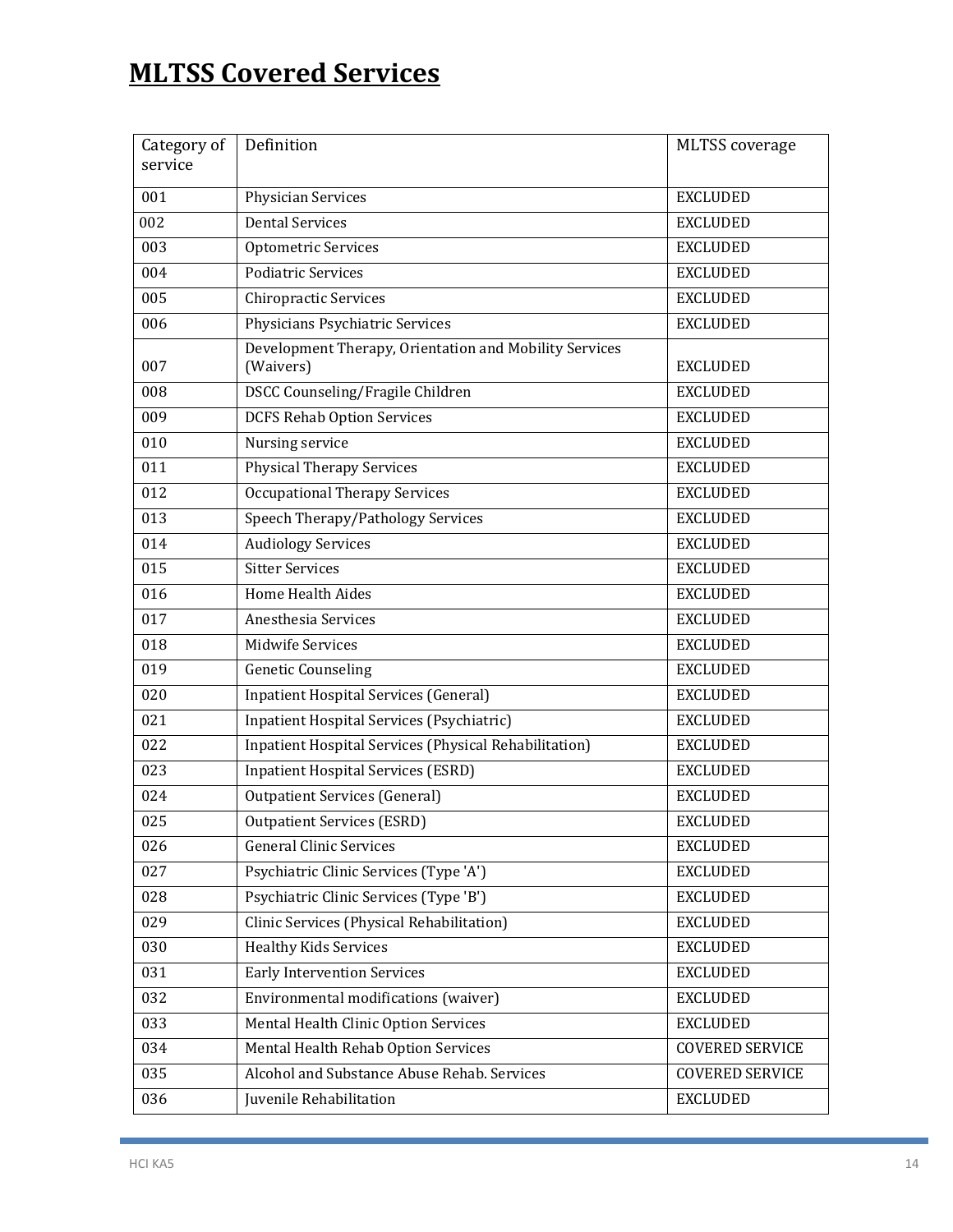| 037 | Skilled Care - Hospital Residing                         | <b>EXCLUDED</b>        |
|-----|----------------------------------------------------------|------------------------|
| 038 | <b>Exceptional Care</b>                                  | <b>COVERED SERVICE</b> |
| 039 | DD/MI Non-Acute Care - Hospital Residing                 | <b>EXCLUDED</b>        |
| 040 | Pharmacy Services (Drug and OTC)                         | <b>EXCLUDED</b>        |
| 041 | Medical equipment/prosthetic devices                     | <b>EXCLUDED</b>        |
| 042 | Family planning service                                  | <b>EXCLUDED</b>        |
| 043 | <b>Clinical Laboratory Services</b>                      | <b>EXCLUDED</b>        |
| 044 | Portable X-Ray Services                                  | <b>EXCLUDED</b>        |
| 045 | <b>Optical Supplies</b>                                  | <b>EXCLUDED</b>        |
| 046 | Psychiatric Drugs                                        | <b>EXCLUDED</b>        |
| 047 | Targeted case management service (mental health)         | <b>COVERED SERVICE</b> |
| 048 | <b>Medical Supplies</b>                                  | <b>EXCLUDED</b>        |
| 049 | <b>DCFS Targeted Case Management Services</b>            | <b>EXCLUDED</b>        |
| 050 | <b>Emergency Ambulance Transportation</b>                | <b>EXCLUDED</b>        |
| 051 | Non-Emergency Ambulance Transportation                   | <b>COVERED SERVICE</b> |
| 052 | <b>Medicar Transportation</b>                            | <b>COVERED SERVICE</b> |
| 053 | Taxicab Services                                         | <b>COVERED SERVICE</b> |
| 054 | Service Car                                              | <b>COVERED SERVICE</b> |
| 055 | Auto transportation (private)                            | <b>COVERED SERVICE</b> |
| 056 | Other Transportation                                     | <b>COVERED SERVICE</b> |
| 057 | <b>Nurse Practitioners Services</b>                      | <b>EXCLUDED</b>        |
| 058 | Social work service                                      | <b>COVERED SERVICE</b> |
| 059 | Psychologist service                                     | <b>COVERED SERVICE</b> |
| 060 | Home Care                                                | <b>EXCLUDED</b>        |
| 061 | <b>General Inpatient</b>                                 | <b>EXCLUDED</b>        |
| 062 | <b>Continuous Care Nursing</b>                           | <b>EXCLUDED</b>        |
| 063 | <b>Respite Care</b>                                      | <b>EXCLUDED</b>        |
| 064 | Other Behavioral Health Services                         | <b>COVERED SERVICE</b> |
| 065 | LTC Full Medicare Coverage                               | <b>EXCLUDED</b>        |
| 066 | <b>Home Health Services</b>                              | <b>EXCLUDED</b>        |
| 067 | All Kids application agent (valid on provider file only) | <b>EXCLUDED</b>        |
| 068 | Targeted case management service (early intervention)    | <b>EXCLUDED</b>        |
| 069 | Subacute Care Program                                    | <b>EXCLUDED</b>        |
| 070 | LTC - Skilled                                            | <b>COVERED SERVICE</b> |
| 071 | LTC - Intermediate                                       | <b>COVERED SERVICE</b> |
| 072 | LTC--NF skilled (partial Medicare coverage)              | <b>EXCLUDED</b>        |
| 073 | LTC--ICF/MR                                              | <b>EXCLUDED</b>        |
| 074 | LTC--ICF/MR skilled pediatric                            | <b>EXCLUDED</b>        |
| 075 | LTC - MI Recipient age 21-64                             | <b>COVERED SERVICE</b> |
| 076 | LTC - Specialized Living Center - Intermediate MR        | <b>EXCLUDED</b>        |
| 077 | SOPF--MI recipient over 64 years of age                  | <b>COVERED SERVICE</b> |
| 078 | SOPF--MI recipient under 22 years of age                 | <b>COVERED SERVICE</b> |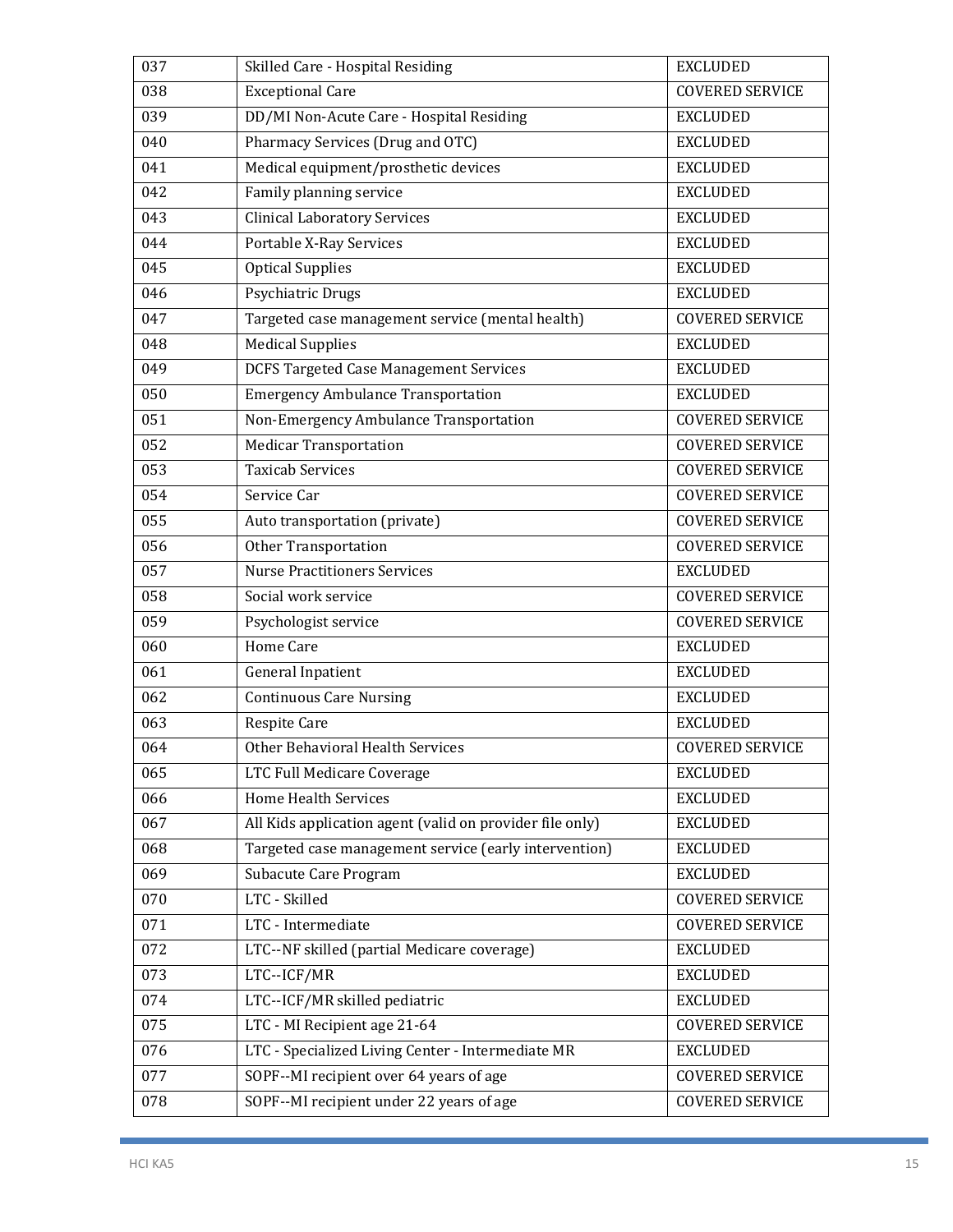| 079 | SOPF--MI recipient non-matchable                                                                                  | <b>COVERED SERVICE</b> |
|-----|-------------------------------------------------------------------------------------------------------------------|------------------------|
| 080 | Rehabilitation option service (special LEA service)                                                               | <b>EXCLUDED</b>        |
| 081 | <b>Capitation Services</b>                                                                                        | <b>EXCLUDED</b>        |
| 082 | LTC--Developmental training (level I)                                                                             | <b>EXCLUDED</b>        |
| 083 | LTC--Developmental training (level II)                                                                            | <b>EXCLUDED</b>        |
| 084 | LTC--Developmental training (level III)                                                                           | <b>EXCLUDED</b>        |
| 085 | LTC - Recipient 22-64 in IMD not MI or MR                                                                         | <b>COVERED SERVICE</b> |
| 086 | LTC SLF Dementia Care                                                                                             | <b>COVERED SERVICE</b> |
| 087 | LTC - Supportive Living Facility (Waivers)                                                                        | <b>COVERED SERVICE</b> |
| 088 | Licensed Clinical Professional Counselor (LCPC)                                                                   | <b>COVERED SERVICE</b> |
| 089 | LTC - MR Recipient - Inappropriately Placed                                                                       | <b>EXCLUDED</b>        |
| 090 | Case Management                                                                                                   | <b>EXCLUDED</b>        |
| 091 | Homemaker                                                                                                         | <b>COVERED SERVICE</b> |
| 092 | Agency Providers RN, LPN, CNA and Therapies                                                                       | <b>COVERED SERVICE</b> |
| 093 | Individual Providers PA, RN, LPN, CNA and Therapies                                                               | <b>COVERED SERVICE</b> |
| 094 | Adult Day Health                                                                                                  | <b>COVERED SERVICE</b> |
| 095 | <b>Habilitation Services</b>                                                                                      | <b>COVERED SERVICE</b> |
| 096 | <b>Respite Care</b>                                                                                               | <b>COVERED SERVICE</b> |
| 097 | Other HCFA Approved Services                                                                                      | <b>COVERED SERVICE</b> |
| 098 | Electronic Home Response/EHR Installation (MARS), MPE<br>Certification (Provider), Automated Medication Dispenser | <b>COVERED SERVICE</b> |
| 099 | Transplants                                                                                                       | <b>EXCLUDED</b>        |
| 100 | Genetic counseling                                                                                                | <b>EXCLUDED</b>        |
| 102 | Fluoride varnish                                                                                                  | <b>EXCLUDED</b>        |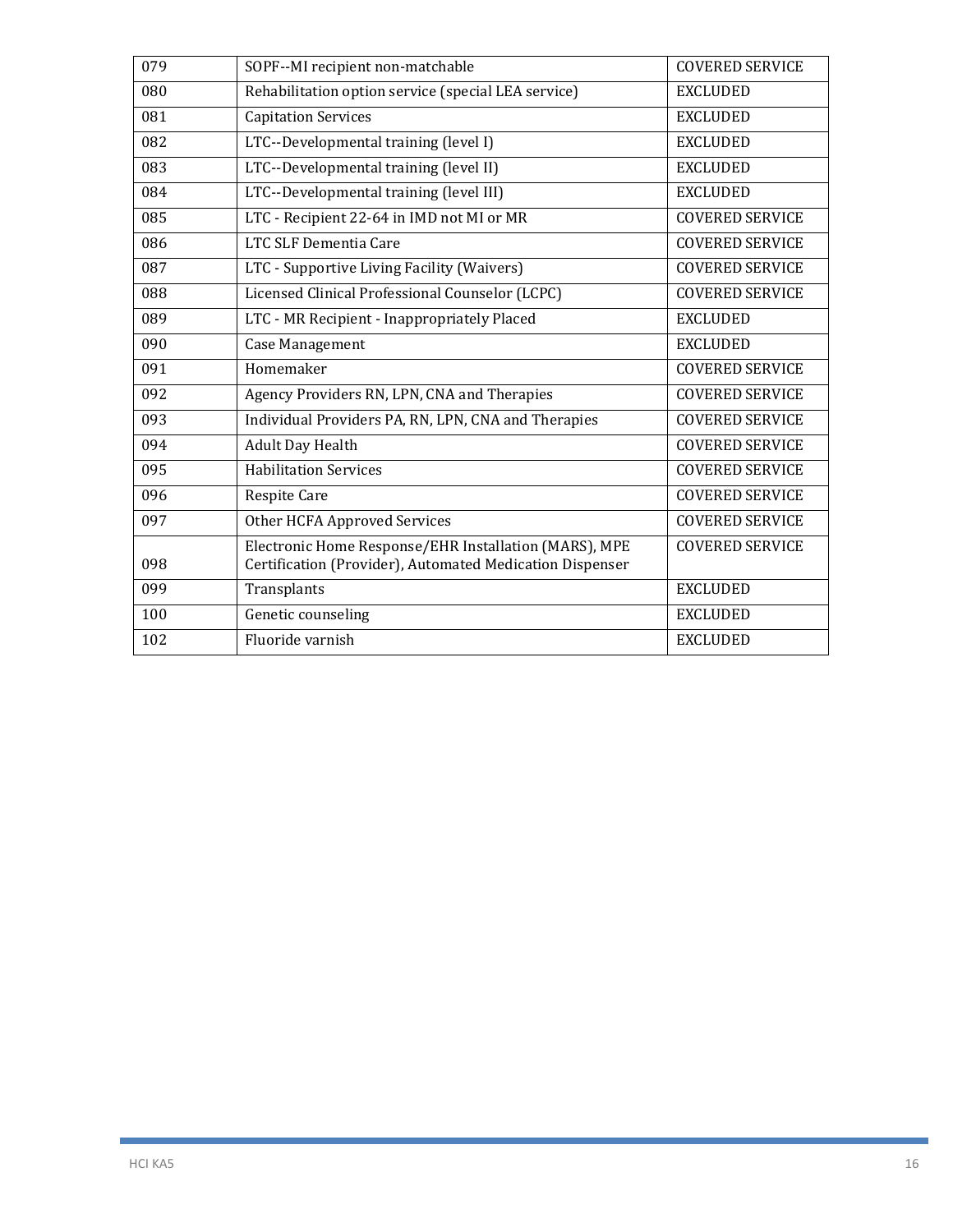## **1. ATTACHMENT XXIV: REQUIREMENTS SPECIFIC TO DCFS YOUTH IN CARE ENROLLEES**

## **1.1 DEFINITIONS**

- 1.1.1 **Authorized Representative** means an individual, case worker, group, entity, or other person(s) approved by DCFS Guardianship Administrator who is legally authorized to speak for or on behalf of the Enrollee and which has been communicated to Contractor through DCFS.
- 1.1.2 **Comprehensive Health Evaluation** means the evaluation that is conducted within twenty-one (21) days of DCFS temporary custody and includes: (i) an Early and Periodic Screening, Diagnostic and Treatment program (EPSDT) examination; (ii) vision, hearing, and dental screening, when appropriate; and (iii) mental health, developmental, and alcohol and substance abuse screenings, when appropriate. Resulting referrals for specialized services are made as needed.
- 1.1.3 **DCFS** means the Illinois Department of Children and Family Services.
- 1.1.4 **DCFS Authorized Agent** means DCFS staff who have been appointed and authorized by the DCFS Guardianship Administrator to officially act in the place of the DCFS Guardianship Administrator to authorize and consent to matters concerning DCFS Youth in Care.
- 1.1.5 **DCFS Caseworker** means the representative of record who has primary responsibility for a DCFS Youth in Care's child welfare case management, working with the youth and the youth's family to identify services to address issues that brought the youth into the child welfare system and providing updates to and making court appearances in the youth's Juvenile Court case. The DCFS Caseworker may be employed by DCFS or by a contracted Purchase of Service (POS) agency and may also be referred to as a "permanency worker."
- 1.1.6 **DCFS Guardianship Administrator** means that person designated by the Director of DCFS to serve as guardian of children accepted by DCFS pursuant to the Juvenile Court Act, the Children and Family Services Act, the Abused and Neglected Child Reporting Act, and the Adoption Act. The DCFS Guardianship Administrator has the legal authority to consent to certain medical and behavioral health services for DCFS Youth in Care based on the specific orders entered in the Juvenile Court and on the specific ages of DCFS Youth in Care, in accordance with DCFS Rule 327.
- 1.1.7 **DCFS Service Plan** means a written plan on a form prescribed by DCFS that guides all individuals in the plan of child welfare intervention toward the permanency goals for DCFS Youth in Care. The DCFS Service Plan is developed by the DCFS Caseworker and other members of the Child and Family Team in accordance with DCFS Procedure 302, and indicates all services required for the child including services that are ordered by Juvenile Court.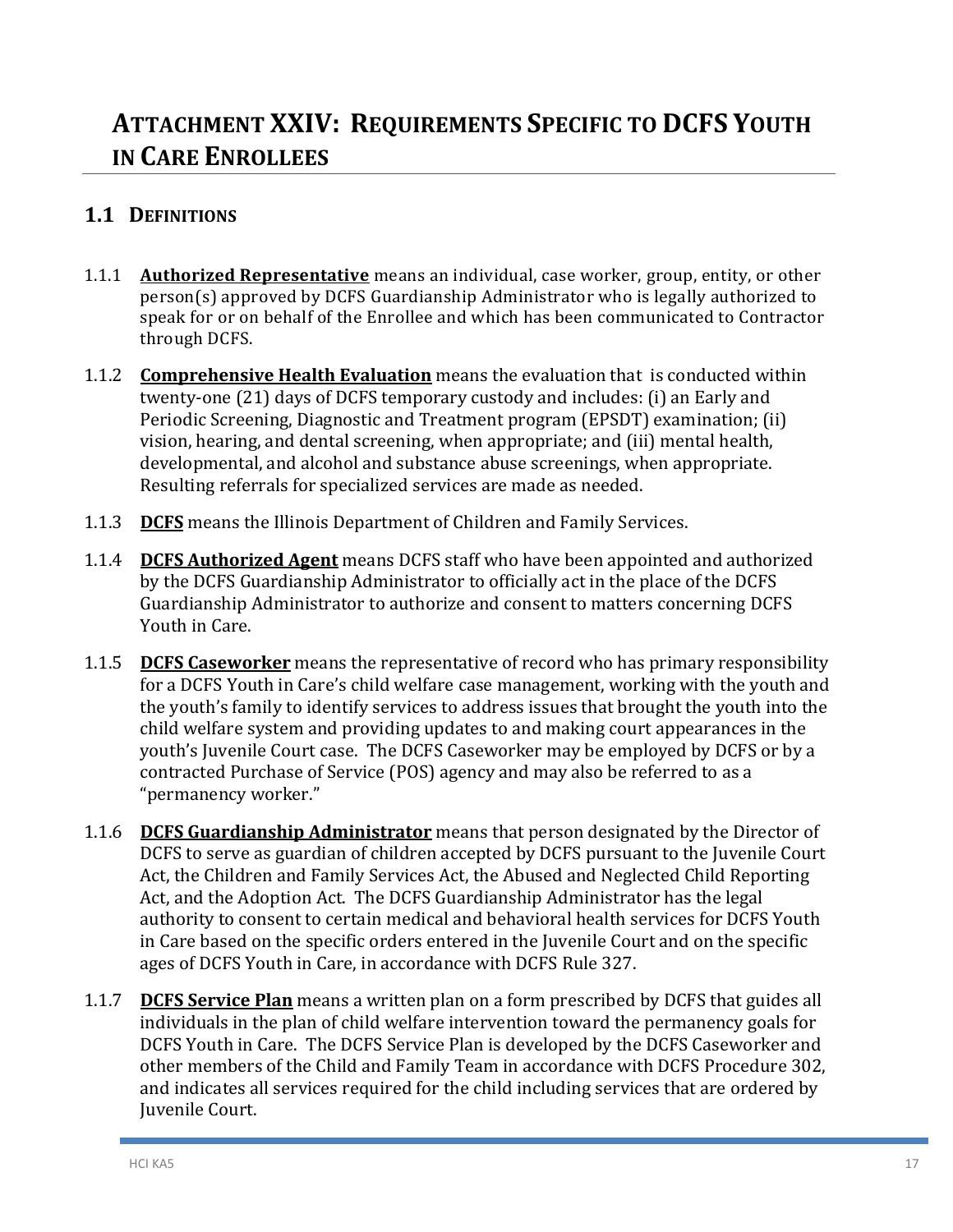- 1.1.8 **DCFS Youth** means both DCFS Youth in Care and Former Youth in Care who are Potential Enrollees, Prospective Enrollees or Enrollees.
- 1.1.9 **DCFS Youth in Care** means a youth who is under the legal custody or guardianship of DCFS.
- 1.1.10 **Former Youth in Care** means a youth under the age of 21 who was previously under the legal custody or guardianship of DCFS but was reunified with their biological family, was adopted, was placed in subsidized guardianship, or whose Juvenile Court case was closed and is no longer under the legal custody of DCFS.
- 1.1.11 **Health Passport** means a summary of health information for each DCFS Youth in Care that contains the youth's health history, present health care and medical conditions, if any, and available health information about the youth necessary for the youth's proper care.
- 1.1.12 **HealthWorks** means a comprehensive system of health care developed by DCFS for all Illinois children and youth in foster care that ensures they have access to quality health care, routine health care and special health care that meets their identified health care needs and provides documentation of health needs and health care information that is readily accessible to caregivers, other healthcare providers and DCFS. HealthWorks provides access to and referral for primary health care physicians, initial health screenings, comprehensive health evaluations, well-child examinations and immunizations.
- 1.1.13 **Initial Health Screening** means the medical screening that is conducted within twenty-four (24) hours of DCFS temporary custody to identify health conditions that require prompt medical attention and to consider in making substitute care placement decisions.
- 1.1.14 **Interim Medical Case Management** means medical case management services provided by a HealthWorks lead agency for a child within the first forty-five (45) days of being placed in DCFS temporary custody. Activities required include, at a minimum, enrollment in HealthWorks, selection of a primary care physician, gathering of child and family health information, initiation of requests for prior health records, receipt of initial health screening documentation, completion of a Comprehensive Health Evaluation, ensuring provision of the Health Passport to the caregiver of the child, providing appropriate documentation and other information to the assigned permanency worker for inclusion in the DCFS Service Plan, and supporting the completion of any appropriate screening tools as necessary.
- 1.1.15 **Juvenile Court** means a court that is presiding over matters related to petitions alleging that a child or youth is abused, neglected, dependent or delinquent under the provisions of the Juvenile Court Act, 705 ILCS 405.1 et seq.
- 1.1.16 **Permanency Goal** means the desired outcome of child welfare intervention and service that is determined to be consistent with the health, safety, well-being, and best interests of the DCFS Youth in Care as defined by the Juvenile Court Act.
- 1.1.17 **Psychotropic Medication** means any medication capable of affecting the mind, emotions and behavior. This includes medications whose use for antipsychotic,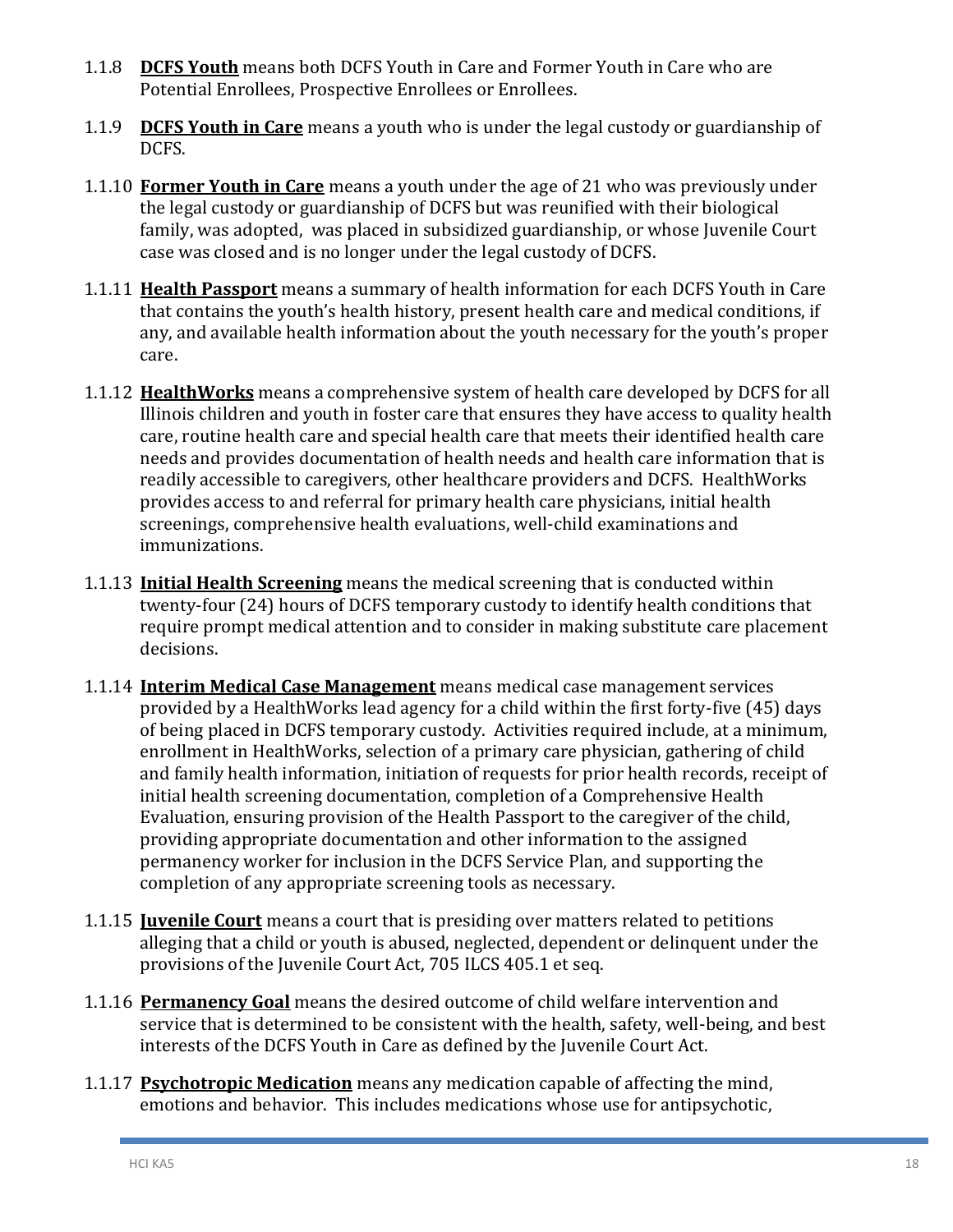antidepressant, antimanic, antianxiety, behavioral modification or behavioral management purposes is listed in AMA Drug Evaluations, latest edition, or Physician's Desk Reference, latest edition or that are administered for any of these purposes [405 ILCS 5/1-121.1]. For the purpose of this definition, medications used to induce or sustain sleep or to treat symptoms of aggression, enuresis and psychotropic medication-induced adverse effects are also included.

- 1.1.18 **Purchase of Service (POS) Agency** means a licensed child welfare agency with whom DCFS contracts to provide child welfare services to youth and families.
- 1.1.19 **Retained Behavioral Health Services** means all behavioral health services which are potentially eligible for reimbursement under Medicaid but are being paid by DCFS, as of the Comprehensive Implementation Date.
- 1.1.20 **Significant Events** are serious, sometimes traumatic occurrences that affect children and youth served by DCFS, are subject to mandatory reporting requirements, and are described in additional detail in DCFS Procedure 331.

## 1.2 **TRANSITION FROM YOUTH IN CARE TO FORMER YOUTH IN CARE**

1.2.1 At the time a DCFS Youth in Care Enrollee becomes a Former Youth in Care, the Enrollee will remain enrolled with Contractor until the Enrollee's next Open Enrollment Period.

## 1.3 **WELCOME PACKET**

1.3.1 Within five (5) Business Days of receipt of the 834 Daily file from the Department confirming that an enrollment was accepted, Contractor shall send an Enrollee welcome packet to the individual(s) designated by the State.

## 1.4 **PHARMACY REQUIREMENT**

1.4.1 Contractor shall comply with the requirements of DCFS Rule and Procedure 325, including all requirements for consents and the development of a system that maintains the requirement of prior authorization from DCFS prior to the administration of any psychotropic medication and stops prescriptions for psychotropic medications from being filled at a pharmacy if no prior authorization has been received from DCFS.

## 1.5 **INTEGRATED HEALTH HOMES EXPERIENCE**

1.5.1 Contractor shall ensure that IHHs serving DCFS Youth in Care have previous experience coordinating services for Special Needs Children.

## 1.6 **INTERIM MEDICAL CASE MANAGEMENT CONTRACTING REQUIREMENT**

1.6.1 Contractor is responsible for the provision of Interim Medical Case Management. In the event a DCFS Youth in Care, upon enrollment with Contractor, is receiving services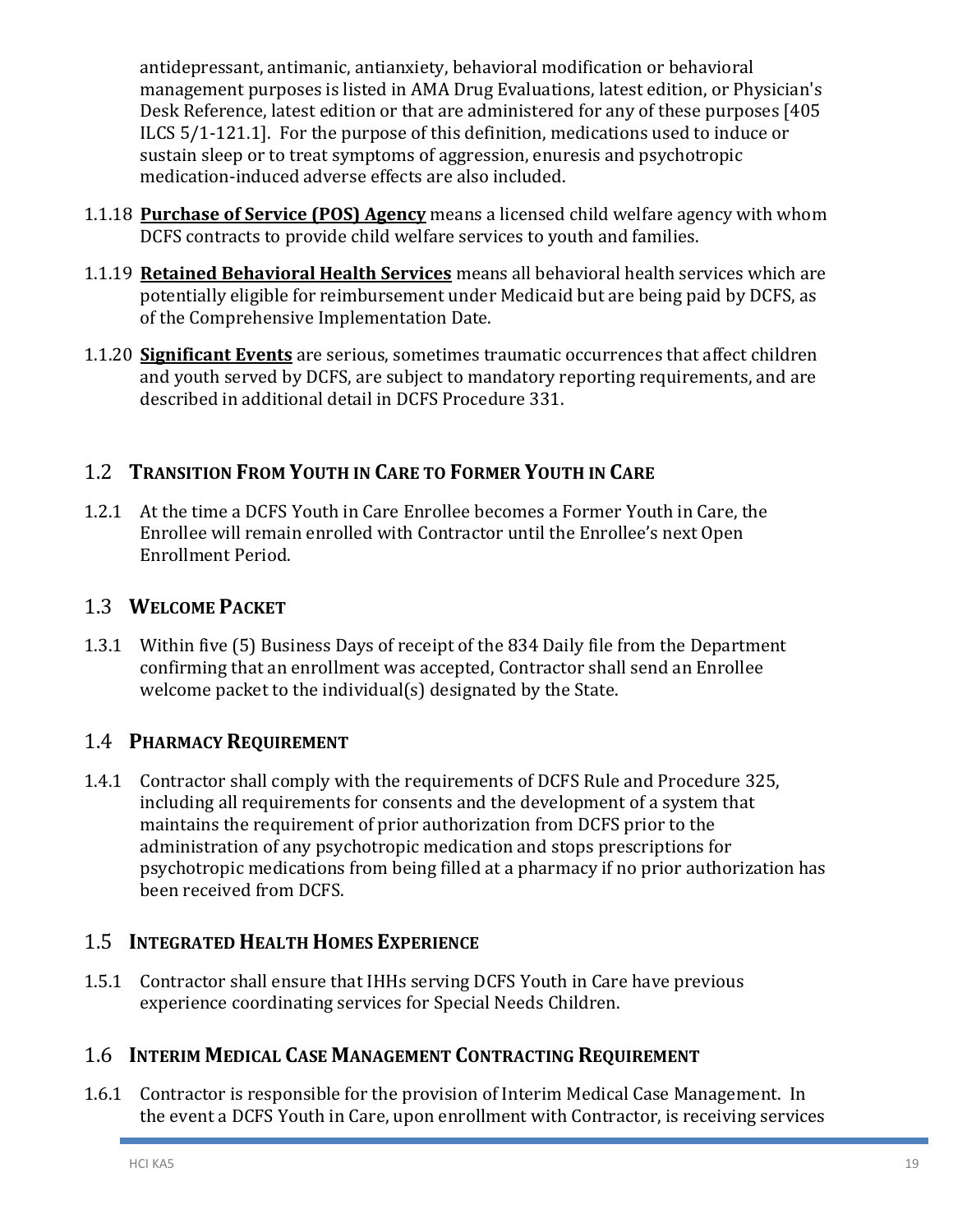through a HealthWorks lead agency, Contractor shall enter into a single-case agreement with that HealthWorks lead agency to provide Interim Medical Case Management through the first forty-five (45) days of DCFS custody of the youth. The Interim Medical Case Management services shall include, at a minimum, gathering of child and family health information, initiation of requests for prior health records, receipt of twenty-four (24) hour initial health screenings, selection of primary care physician, completion of the Comprehensive Health Evaluation within twenty-one (21) days of DCFS temporary custody and provision of the Health Passport to the DCFS Youth in Care's caregivers, and supporting the completion of any appropriate screening tools as necessary.

## 1.7 **COORDINATION AND COMMUNICATION TOOLS**

1.7.1 Contractor shall have fully operational portals, and secure email, which provide the DCFS Guardianship Administrator or Authorized Agents, DCFS Caseworkers, Enrollees, and Providers access to relevant information from the Care Management system, as applicable.

## 1.8 **RISK STRATIFICATION**

1.8.1 In the event DCFS is not in agreement with the risk level determination made by Contractor for a DCFS Youth in Care Enrollee, Contractor will work collaboratively with the Department and DCFS to resolve the disagreement and ensure that the best interest and needs of the DCFS Youth in Care Enrollee are met.

## 1.9 **INTERDISCIPLINARY CARE TEAM (ICT)**

1.9.1 Contractor shall support an ICT for all DCFS Youth in Care Enrollees stratified as Level 3 (high-risk) and Level 2 (moderate-risk). Contractor shall make reasonable efforts to collaborate with the DCFS Caseworker to ensure that the ICT is coordinated with all DCFS team-based decision-making processes, such as Child and Family Team meetings; that the Care Coordinator is able to participate, as needed, in the DCFS team-based decision-making process; and, that the IPoC is updated as necessary with information or decisions made during a DCFS team-based decision-making process.

## 1.10 **INDIVIDUALIZED PLANS OF CARE (IPOC) AND SERVICE PLANS**

- 1.10.1 Contractor shall develop an IPoC for all DCFS Youth in Care Enrollees stratified as Level 3 (high-risk) and Level 2 (moderate-risk). Contractor shall include information from DCFS as available. The IPoC shall be coordinated and consistent with the DCFS Service Plan as follows, given that DCFS provides this information to Contractor:
	- 1.10.1.1 The IPOC shall include all goals and services that are necessary to support the Permanency Goal established in the DCFS Service Plan, given that DCFS provides this information to Contractor.
	- 1.10.1.2 Information from the DCFS Service Plan will be incorporated into the IPoC as available.